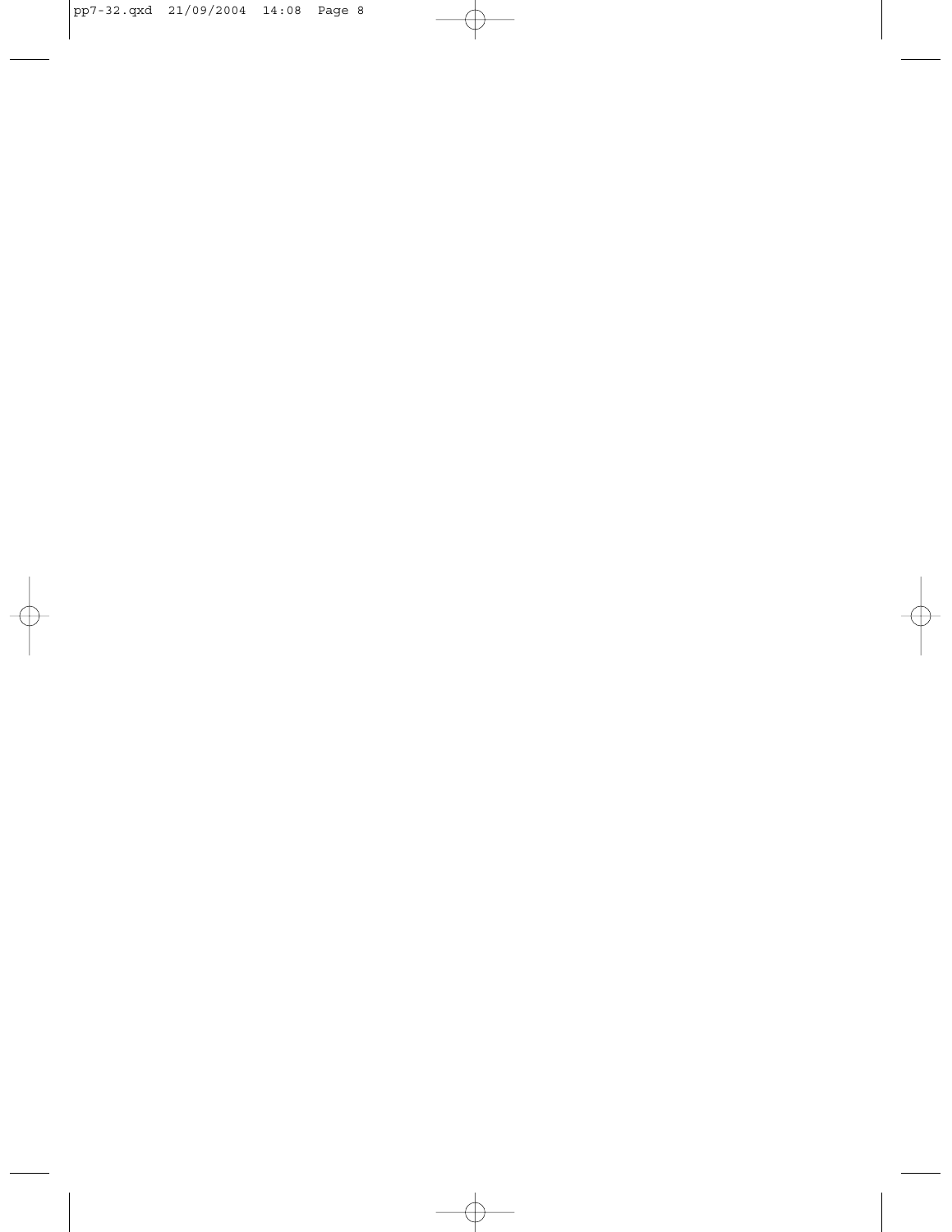## **IARC MONOGRAPHS PROGRAMME ON THE EVALUATION OF CARCINOGENIC RISKS TO HUMANS**

### **PREAMBLE**

### **1. BACKGROUND**

In 1969, the International Agency for Research on Cancer (IARC) initiated a programme to evaluate the carcinogenic risk of chemicals to humans and to produce monographs on individual chemicals. The *Monographs* programme has since been expanded to include consideration of exposures to complex mixtures of chemicals (which occur, for example, in some occupations and as a result of human habits) and of exposures to other agents, such as radiation and viruses. With Supplement 6 (IARC, 1987a), the title of the series was modified from *IARC Monographs on the Evaluation of the Carcinogenic Risk of Chemicals to Humans* to *IARC Monographs on the Evaluation of Carcinogenic Risks to Humans*, in order to reflect the widened scope of the programme.

The criteria established in 1971 to evaluate carcinogenic risk to humans were adopted by the working groups whose deliberations resulted in the first 16 volumes of the *IARC Monographs series*. Those criteria were subsequently updated by further adhoc working groups (IARC, 1977, 1978, 1979, 1982, 1983, 1987b, 1988, 1991a; Vainio *et al.*, 1992).

### **2. OBJECTIVE AND SCOPE**

The objective of the programme is to prepare, with the help of international working groups of experts, and to publish in the form of monographs, critical reviews and evaluations of evidence on the carcinogenicity of a wide range of human exposures. The *Monographs* may also indicate where additional research efforts are needed.

The *Monographs* represent the first step in carcinogenic risk assessment, which involves examination of all relevant information in order to assess the strength of the available evidence that certain exposures could alter the incidence of cancer in humans. The second step is quantitative risk estimation. Detailed, quantitative evaluations of epidemiological data may be made in the *Monographs*, but without extrapolation beyond the range of the data available. Quantitative extrapolation from experimental data to the human situation is not undertaken.

The term 'carcinogen' is used in these monographs to denote an exposure that is capable of increasing the incidence of malignant neoplasms; the induction of benign neo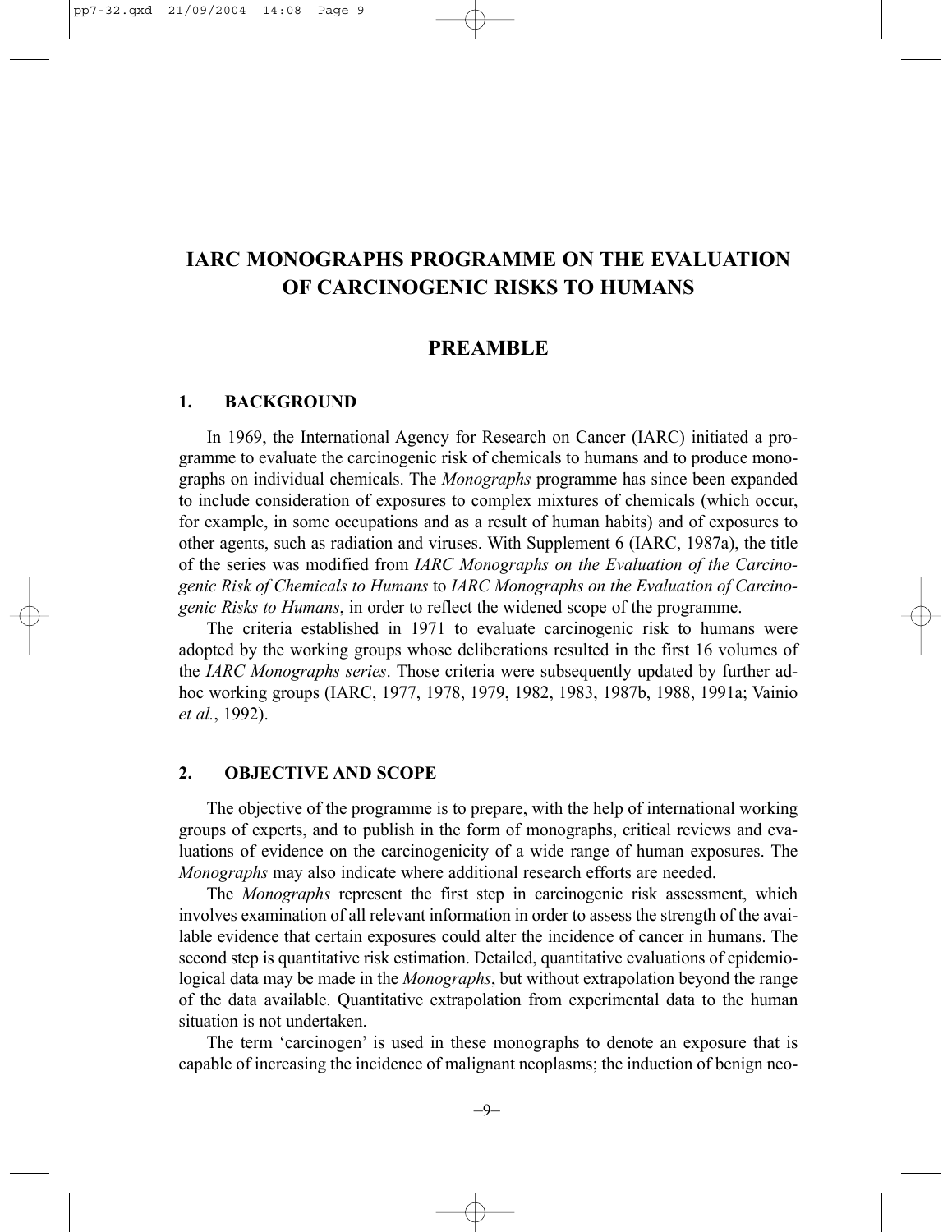plasms may in some circumstances (see p. 19) contribute to the judgement that the exposure is carcinogenic. The terms 'neoplasm' and 'tumour' are used interchangeably.

Some epidemiological and experimental studies indicate that different agents may act at different stages in the carcinogenic process, and several mechanisms may be involved. The aim of the *Monographs* has been, from their inception, to evaluate evidence of carcinogenicity at any stage in the carcinogenesis process, independently of the underlying mechanisms. Information on mechanisms may, however, be used in making the overall evaluation (IARC, 1991a; Vainio *et al.*, 1992; see also pp. 25–27).

The *Monographs* may assist national and international authorities in making risk assessments and in formulating decisions concerning any necessary preventive measures. The evaluations of IARC working groups are scientific, qualitative judgements about the evidence for or against carcinogenicity provided by the available data. These evaluations represent only one part of the body of information on which regulatory measures may be based. Other components of regulatory decisions vary from one situation to another and from country to country, responding to different socioeconomic and national priorities. **Therefore, no recommendation is given with regard to regulation or legislation, which are the responsibility of individual governments and/or other international organizations.**

The *IARC Monographs* are recognized as an authoritative source of information on the carcinogenicity of a wide range of human exposures. A survey of users in 1988 indicated that the *Monographs* are consulted by various agencies in 57 countries. About 2500 copies of each volume are printed, for distribution to governments, regulatory bodies and interested scientists. The Monographs are also available from IARC*Press* in Lyon and via the Marketing and Dissemination (MDI) of the World Health Organization in Geneva.

#### **3. SELECTION OF TOPICS FOR MONOGRAPHS**

Topics are selected on the basis of two main criteria: (a) there is evidence of human exposure, and (b) there is some evidence or suspicion of carcinogenicity. The term 'agent' is used to include individual chemical compounds, groups of related chemical compounds, physical agents (such as radiation) and biological factors (such as viruses). Exposures to mixtures of agents may occur in occupational exposures and as a result of personal and cultural habits (like smoking and dietary practices). Chemical analogues and compounds with biological or physical characteristics similar to those of suspected carcinogens may also be considered, even in the absence of data on a possible carcinogenic effect in humans or experimental animals.

The scientific literature is surveyed for published data relevant to an assessment of carcinogenicity. The IARC information bulletins on agents being tested for carcinogenicity (IARC, 1973–1996) and directories of on-going research in cancer epidemiology (IARC, 1976–1996) often indicate exposures that may be scheduled for future meetings. Ad-hoc working groups convened by IARC in 1984, 1989, 1991, 1993 and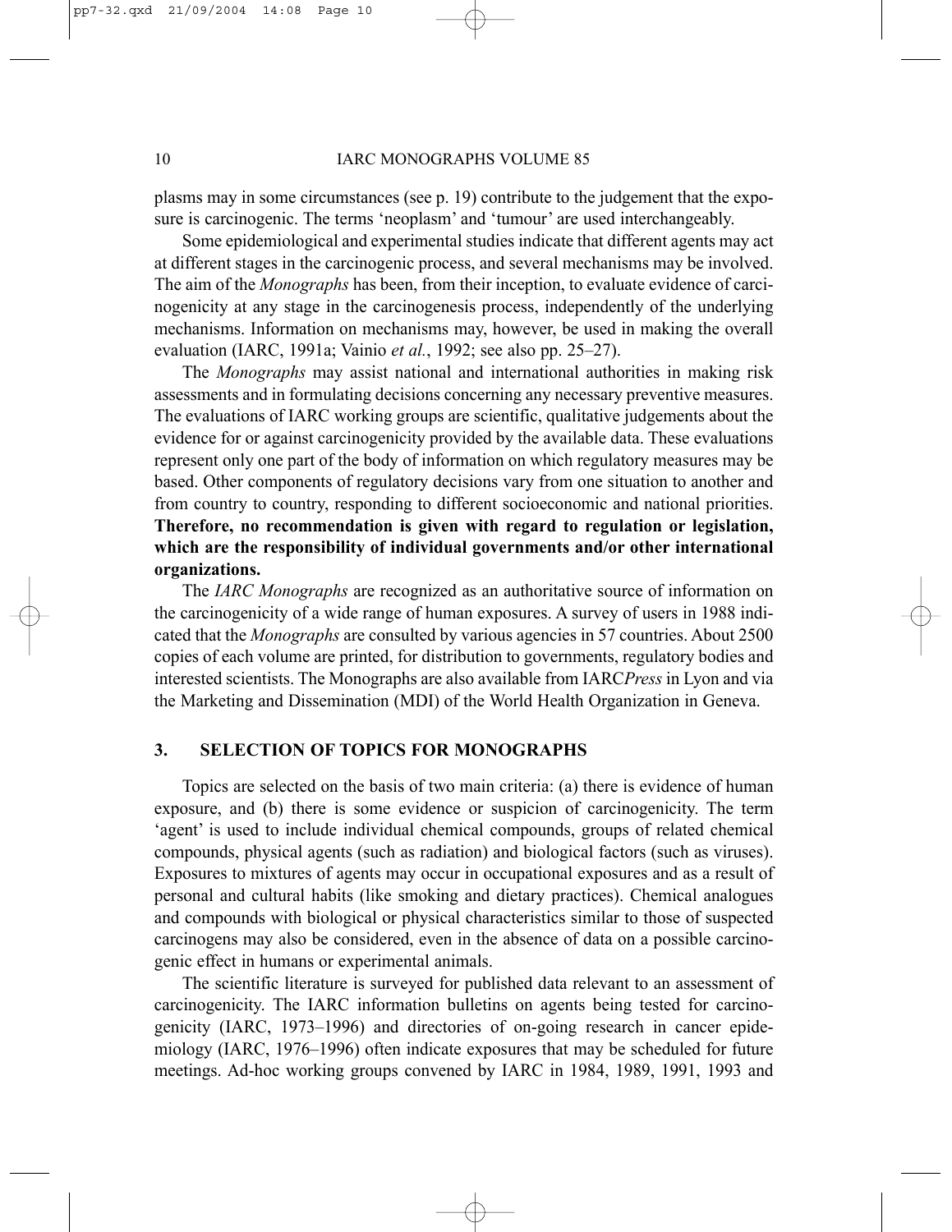1998 gave recommendations as to which agents should be evaluated in the IARC Monographs series (IARC, 1984, 1989, 1991b, 1993, 1998a,b).

As significant new data on subjects on which monographs have already been prepared become available, re-evaluations are made at subsequent meetings, and revised monographs are published.

### **4. DATA FOR MONOGRAPHS**

The *Monographs* do not necessarily cite all the literature concerning the subject of an evaluation. Only those data considered by the Working Group to be relevant to making the evaluation are included.

With regard to biological and epidemiological data, only reports that have been published or accepted for publication in the openly available scientific literature are reviewed by the working groups. In certain instances, government agency reports that have undergone peer review and are widely available are considered. Exceptions may be made on an ad-hoc basis to include unpublished reports that are in their final form and publicly available, if their inclusion is considered pertinent to making a final evaluation (see pp. 25–27). In the sections on chemical and physical properties, on analysis, on production and use and on occurrence, unpublished sources of information may be used.

### **5. THE WORKING GROUP**

Reviews and evaluations are formulated by a working group of experts. The tasks of the group are: (i) to ascertain that all appropriate data have been collected; (ii) to select the data relevant for the evaluation on the basis of scientific merit; (iii) to prepare accurate summaries of the data to enable the reader to follow the reasoning of the Working Group; (iv) to evaluate the results of epidemiological and experimental studies on cancer; (v) to evaluate data relevant to the understanding of mechanism of action; and (vi) to make an overall evaluation of the carcinogenicity of the exposure to humans.

Working Group participants who contributed to the considerations and evaluations within a particular volume are listed, with their addresses, at the beginning of each publication. Each participant who is a member of a working group serves as an individual scientist and not as a representative of any organization, government or industry. In addition, nominees of national and international agencies and industrial associations may be invited as observers.

### **6. WORKING PROCEDURES**

Approximately one year in advance of a meeting of a working group, the topics of the monographs are announced and participants are selected by IARC staff in consultation with other experts. Subsequently, relevant biological and epidemiological data are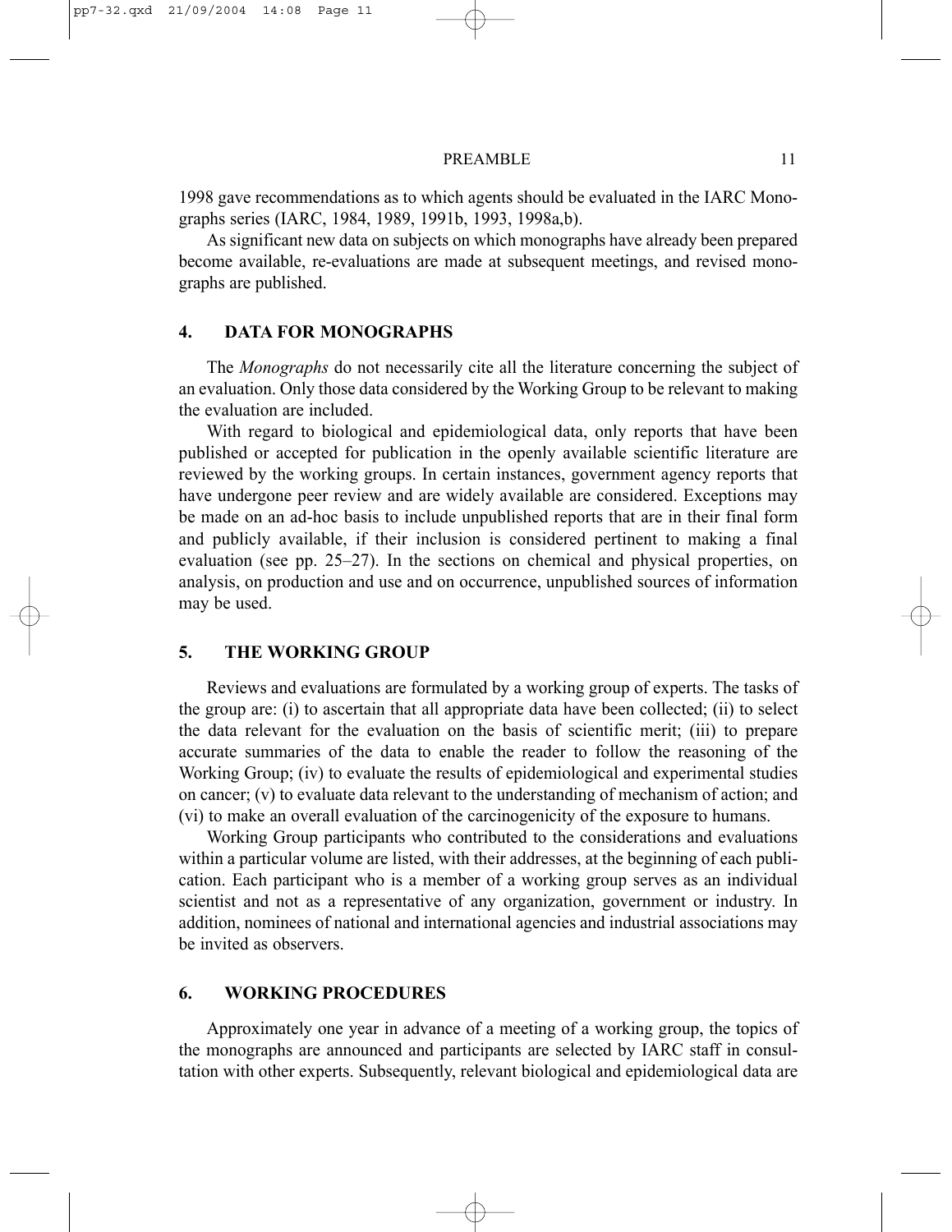collected by the Carcinogen Identification and Evaluation Unit of IARC from recognized sources of information on carcinogenesis, including data storage and retrieval systems such as MEDLINE and TOXLINE.

For chemicals and some complex mixtures, the major collection of data and the preparation of first drafts of the sections on chemical and physical properties, on analysis, on production and use and on occurrence are carried out under a separate contract funded by the United States National Cancer Institute. Representatives from industrial associations may assist in the preparation of sections on production and use. Information on production and trade is obtained from governmental and trade publications and, in some cases, by direct contact with industries. Separate production data on some agents may not be available because their publication could disclose confidential information. Information on uses may be obtained from published sources but is often complemented by direct contact with manufacturers. Efforts are made to supplement this information with data from other national and international sources.

Six months before the meeting, the material obtained is sent to meeting participants, or is used by IARC staff, to prepare sections for the first drafts of monographs. The first drafts are compiled by IARC staff and sent before the meeting to all participants of the Working Group for review.

The Working Group meets in Lyon for seven to eight days to discuss and finalize the texts of the monographs and to formulate the evaluations. After the meeting, the master copy of each monograph is verified by consulting the original literature, edited and prepared for publication. The aim is to publish monographs within six months of the Working Group meeting.

The available studies are summarized by the Working Group, with particular regard to the qualitative aspects discussed below. In general, numerical findings are indicated as they appear in the original report; units are converted when necessary for easier comparison. The Working Group may conduct additional analyses of the published data and use them in their assessment of the evidence; the results of such supplementary analyses are given in square brackets. When an important aspect of a study, directly impinging on its interpretation, should be brought to the attention of the reader, a comment is given in square brackets.

### **7. EXPOSURE DATA**

Sections that indicate the extent of past and present human exposure, the sources of exposure, the people most likely to be exposed and the factors that contribute to the exposure are included at the beginning of each monograph.

Most monographs on individual chemicals, groups of chemicals or complex mixtures include sections on chemical and physical data, on analysis, on production and use and on occurrence. In monographs on, for example, physical agents, occupational exposures and cultural habits, other sections may be included, such as: historical perspectives, description of an industry or habit, chemistry of the complex mixture or taxonomy. Mono-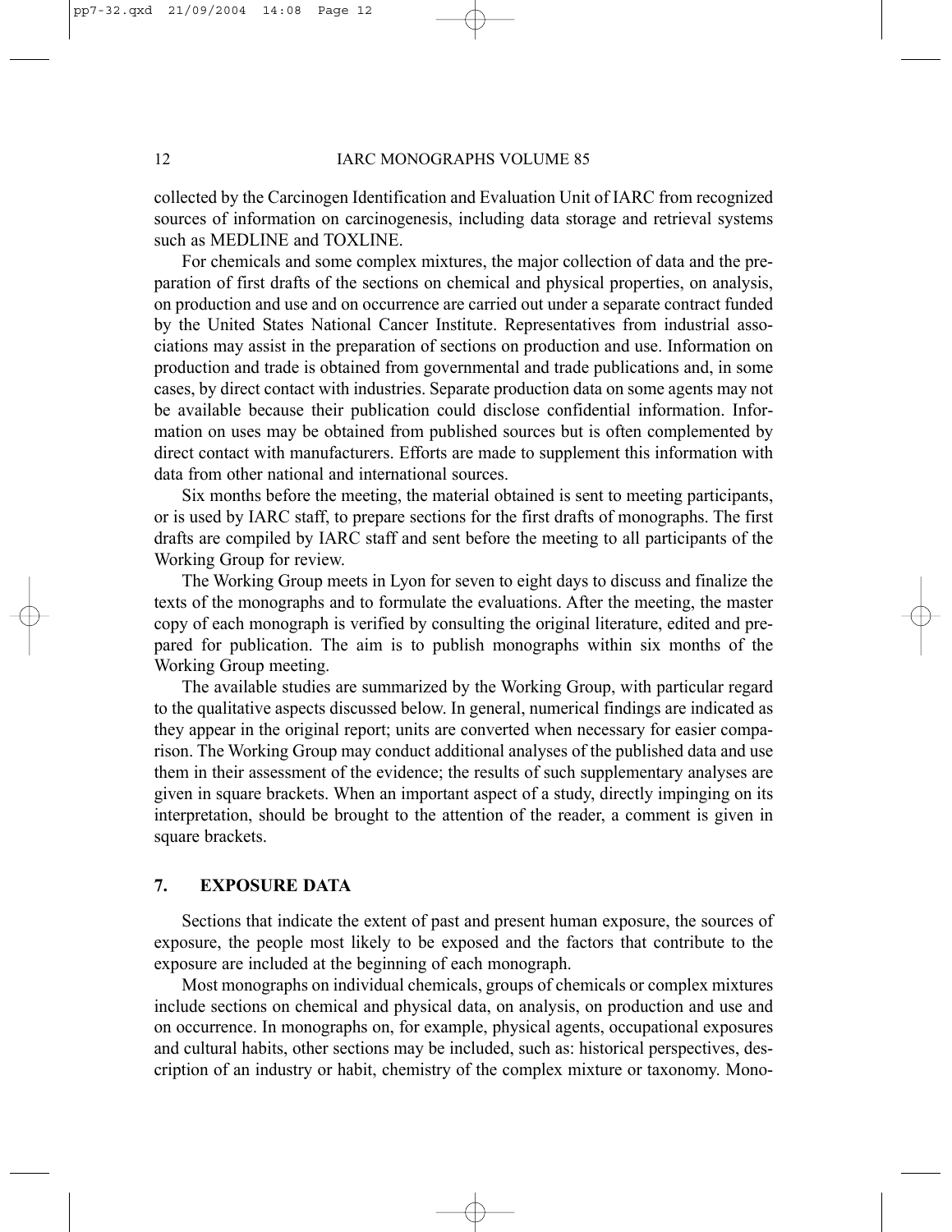graphs on biological agents have sections on structure and biology, methods of detection, epidemiology of infection and clinical disease other than cancer.

For chemical exposures, the Chemical Abstracts Services Registry Number, the latest Chemical Abstracts primary name and the IUPAC systematic name are recorded; other synonyms are given, but the list is not necessarily comprehensive. For biological agents, taxonomy and structure are described, and the degree of variability is given, when applicable.

Information on chemical and physical properties and, in particular, data relevant to identification, occurrence and biological activity are included. For biological agents, mode of replication, life cycle, target cells, persistence and latency and host response are given. A description of technical products of chemicals includes trade names, relevant specifications and available information on composition and impurities. Some of the trade names given may be those of mixtures in which the agent being evaluated is only one of the ingredients.

The purpose of the section on analysis or detection is to give the reader an overview of current methods, with emphasis on those widely used for regulatory purposes. Methods for monitoring human exposure are also given, when available. No critical evaluation or recommendation of any of the methods is meant or implied. The IARC published a series of volumes, *Environmental Carcinogens: Methods of Analysis and Exposure Measurement* (IARC, 1978–93), that describe validated methods for analysing a wide variety of chemicals and mixtures. For biological agents, methods of detection and exposure assessment are described, including their sensitivity, specificity and reproducibility.

The dates of first synthesis and of first commercial production of a chemical or mixture are provided; for agents which do not occur naturally, this information may allow a reasonable estimate to be made of the date before which no human exposure to the agent could have occurred. The dates of first reported occurrence of an exposure are also provided. In addition, methods of synthesis used in past and present commercial production and different methods of production which may give rise to different impurities are described.

Data on production, international trade and uses are obtained for representative regions, which usually include Europe, Japan and the United States of America. It should not, however, be inferred that those areas or nations are necessarily the sole or major sources or users of the agent. Some identified uses may not be current or major applications, and the coverage is not necessarily comprehensive. In the case of drugs, mention of their therapeutic uses does not necessarily represent current practice, nor does it imply judgement as to their therapeutic efficacy.

Information on the occurrence of an agent or mixture in the environment is obtained from data derived from the monitoring and surveillance of levels in occupational environments, air, water, soil, foods and animal and human tissues. When available, data on the generation, persistence and bioaccumulation of the agent are also included. In the case of mixtures, industries, occupations or processes, information is given about all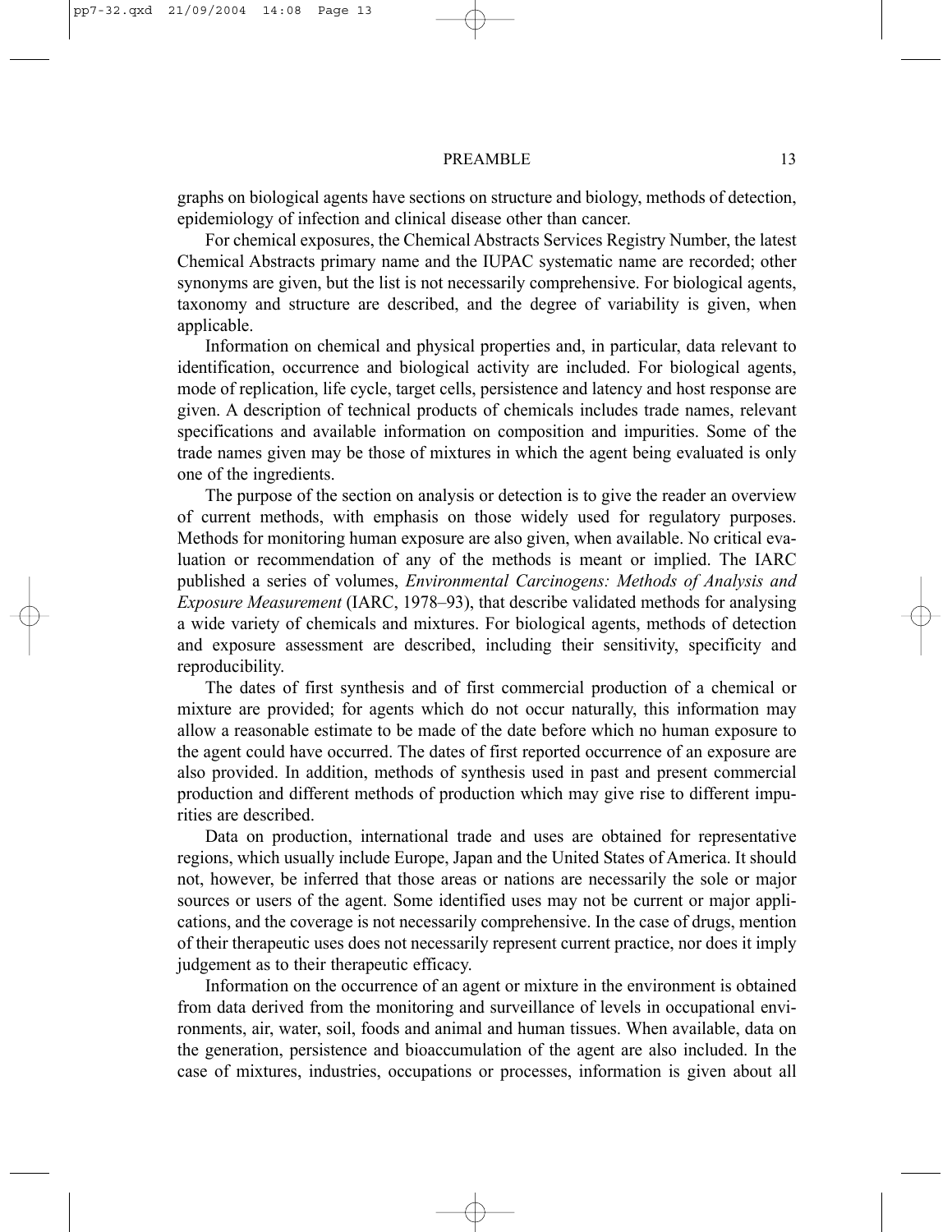agents present. For processes, industries and occupations, a historical description is also given, noting variations in chemical composition, physical properties and levels of occupational exposure with time and place. For biological agents, the epidemiology of infection is described.

Statements concerning regulations and guidelines (e.g., pesticide registrations, maximal levels permitted in foods, occupational exposure limits) are included for some countries as indications of potential exposures, but they may not reflect the most recent situation, since such limits are continuously reviewed and modified. The absence of information on regulatory status for a country should not be taken to imply that that country does not have regulations with regard to the exposure. For biological agents, legislation and control, including vaccines and therapy, are described.

### **8. STUDIES OF CANCER IN HUMANS**

### (*a*) *Types of studies considered*

Three types of epidemiological studies of cancer contribute to the assessment of carcinogenicity in humans — cohort studies, case–control studies and correlation (or ecological) studies. Rarely, results from randomized trials may be available. Case series and case reports of cancer in humans may also be reviewed.

Cohort and case–control studies relate the exposures under study to the occurrence of cancer in individuals and provide an estimate of relative risk (ratio of incidence or mortality in those exposed to incidence or mortality in those not exposed) as the main measure of association.

In correlation studies, the units of investigation are usually whole populations (e.g. in particular geographical areas or at particular times), and cancer frequency is related to a summary measure of the exposure of the population to the agent, mixture or exposure circumstance under study. Because individual exposure is not documented, however, a causal relationship is less easy to infer from correlation studies than from cohort and case–control studies. Case reports generally arise from a suspicion, based on clinical experience, that the concurrence of two events — that is, a particular exposure and occurrence of a cancer — has happened rather more frequently than would be expected by chance. Case reports usually lack complete ascertainment of cases in any population, definition or enumeration of the population at risk and estimation of the expected number of cases in the absence of exposure. The uncertainties surrounding interpretation of case reports and correlation studies make them inadequate, except in rare instances, to form the sole basis for inferring a causal relationship. When taken together with case–control and cohort studies, however, relevant case reports or correlation studies may add materially to the judgement that a causal relationship is present.

Epidemiological studies of benign neoplasms, presumed preneoplastic lesions and other end-points thought to be relevant to cancer are also reviewed by working groups. They may, in some instances, strengthen inferences drawn from studies of cancer itself.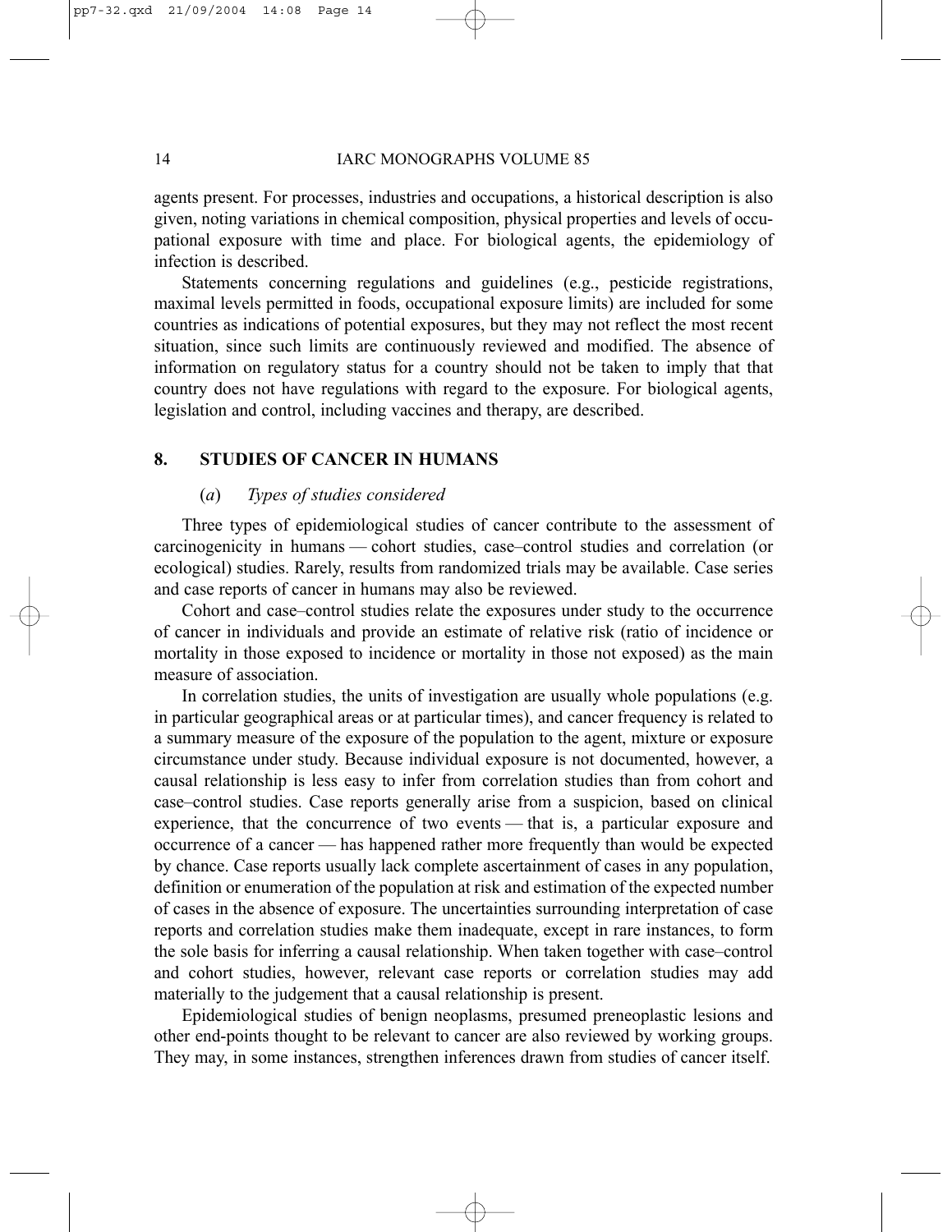#### (*b*) *Quality of studies considered*

The Monographs are not intended to summarize all published studies. Those that are judged to be inadequate or irrelevant to the evaluation are generally omitted. They may be mentioned briefly, particularly when the information is considered to be a useful supplement to that in other reports or when they provide the only data available. Their inclusion does not imply acceptance of the adequacy of the study design or of the analysis and interpretation of the results, and limitations are clearly outlined in square brackets at the end of the study description.

It is necessary to take into account the possible roles of bias, confounding and chance in the interpretation of epidemiological studies. By 'bias' is meant the operation of factors in study design or execution that lead erroneously to a stronger or weaker association than in fact exists between disease and an agent, mixture or exposure circumstance. By 'confounding' is meant a situation in which the relationship with disease is made to appear stronger or weaker than it truly is as a result of an association between the apparent causal factor and another factor that is associated with either an increase or decrease in the incidence of the disease. In evaluating the extent to which these factors have been minimized in an individual study, working groups consider a number of aspects of design and analysis as described in the report of the study. Most of these considerations apply equally to case–control, cohort and correlation studies. Lack of clarity of any of these aspects in the reporting of a study can decrease its credibility and the weight given to it in the final evaluation of the exposure.

Firstly, the study population, disease (or diseases) and exposure should have been well defined by the authors. Cases of disease in the study population should have been identified in a way that was independent of the exposure of interest, and exposure should have been assessed in a way that was not related to disease status.

Secondly, the authors should have taken account in the study design and analysis of other variables that can influence the risk of disease and may have been related to the exposure of interest. Potential confounding by such variables should have been dealt with either in the design of the study, such as by matching, or in the analysis, by statistical adjustment. In cohort studies, comparisons with local rates of disease may be more appropriate than those with national rates. Internal comparisons of disease frequency among individuals at different levels of exposure should also have been made in the study.

Thirdly, the authors should have reported the basic data on which the conclusions are founded, even if sophisticated statistical analyses were employed. At the very least, they should have given the numbers of exposed and unexposed cases and controls in a case–control study and the numbers of cases observed and expected in a cohort study. Further tabulations by time since exposure began and other temporal factors are also important. In a cohort study, data on all cancer sites and all causes of death should have been given, to reveal the possibility of reporting bias. In a case–control study, the effects of investigated factors other than the exposure of interest should have been reported.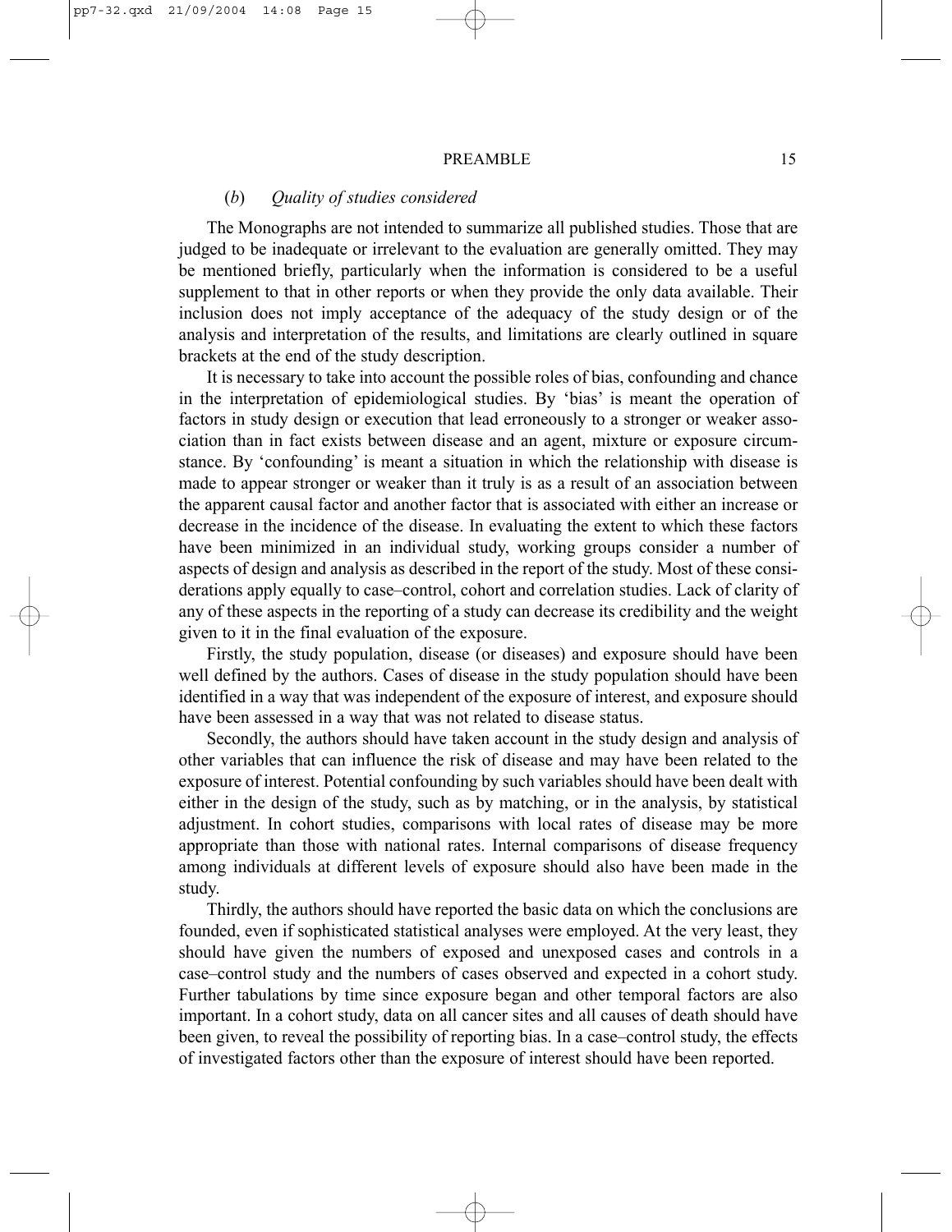#### 16 IARC MONOGRAPHS VOLUME 85

Finally, the statistical methods used to obtain estimates of relative risk, absolute rates of cancer, confidence intervals and significance tests, and to adjust for confounding should have been clearly stated by the authors. The methods used should preferably have been the generally accepted techniques that have been refined since the mid-1970s. These methods have been reviewed for case–control studies (Breslow  $\&$  Day, 1980) and for cohort studies (Breslow & Day, 1987).

#### (*c*) *Inferences about mechanism of action*

Detailed analyses of both relative and absolute risks in relation to temporal variables, such as age at first exposure, time since first exposure, duration of exposure, cumulative exposure and time since exposure ceased, are reviewed and summarized when available. The analysis of temporal relationships can be useful in formulating models of carcinogenesis. In particular, such analyses may suggest whether a carcinogen acts early or late in the process of carcinogenesis, although at best they allow only indirect inferences about the mechanism of action. Special attention is given to measurements of biological markers of carcinogen exposure or action, such as DNA or protein adducts, as well as markers of early steps in the carcinogenic process, such as proto-oncogene mutation, when these are incorporated into epidemiological studies focused on cancer incidence or mortality. Such measurements may allow inferences to be made about putative mechanisms of action (IARC, 1991a; Vainio *et al.*, 1992).

### (*d* ) *Criteria for causality*

After the individual epidemiological studies of cancer have been summarized and the quality assessed, a judgement is made concerning the strength of evidence that the agent, mixture or exposure circumstance in question is carcinogenic for humans. In making its judgement, the Working Group considers several criteria for causality. A strong association (a large relative risk) is more likely to indicate causality than a weak association, although it is recognized that relative risks of small magnitude do not imply lack of causality and may be important if the disease is common. Associations that are replicated in several studies of the same design or using different epidemiological approaches or under different circumstances of exposure are more likely to represent a causal relationship than isolated observations from single studies. If there are inconsistent results among investigations, possible reasons are sought (such as differences in amount of exposure), and results of studies judged to be of high quality are given more weight than those of studies judged to be methodologically less sound. When suspicion of carcinogenicity arises largely from a single study, these data are not combined with those from later studies in any subsequent reassessment of the strength of the evidence.

If the risk of the disease in question increases with the amount of exposure, this is considered to be a strong indication of causality, although absence of a graded response is not necessarily evidence against a causal relationship. Demonstration of a decline in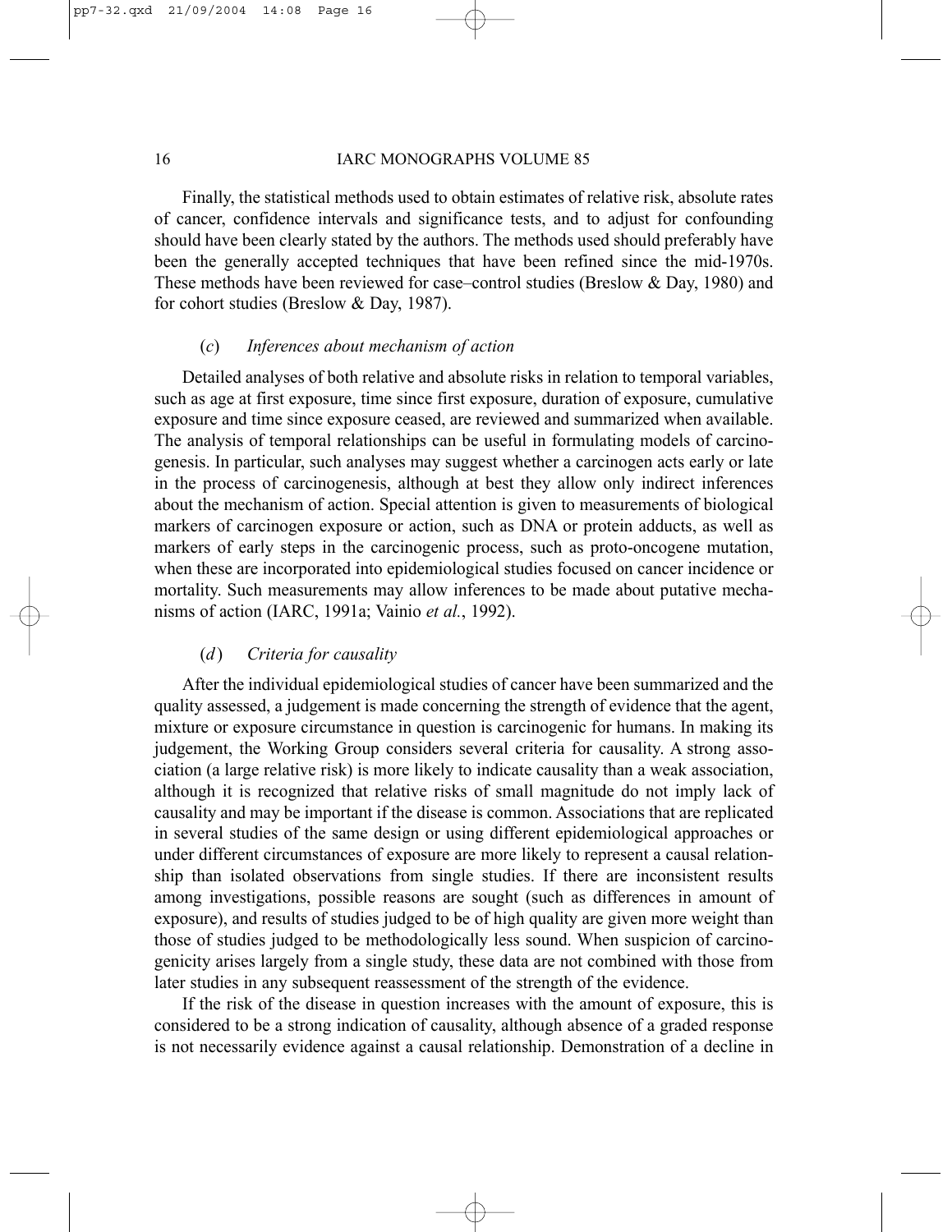risk after cessation of or reduction in exposure in individuals or in whole populations also supports a causal interpretation of the findings.

Although a carcinogen may act upon more than one target, the specificity of an association (an increased occurrence of cancer at one anatomical site or of one morphological type) adds plausibility to a causal relationship, particularly when excess cancer occurrence is limited to one morphological type within the same organ.

Although rarely available, results from randomized trials showing different rates among exposed and unexposed individuals provide particularly strong evidence for causality.

When several epidemiological studies show little or no indication of an association between an exposure and cancer, the judgement may be made that, in the aggregate, they show evidence of lack of carcinogenicity. Such a judgement requires first of all that the studies giving rise to it meet, to a sufficient degree, the standards of design and analysis described above. Specifically, the possibility that bias, confounding or misclassification of exposure or outcome could explain the observed results should be considered and excluded with reasonable certainty. In addition, all studies that are judged to be methodologically sound should be consistent with a relative risk of unity for any observed level of exposure and, when considered together, should provide a pooled estimate of relative risk which is at or near unity and has a narrow confidence interval, due to sufficient population size. Moreover, no individual study nor the pooled results of all the studies should show any consistent tendency for the relative risk of cancer to increase with increasing level of exposure. It is important to note that evidence of lack of carcinogenicity obtained in this way from several epidemiological studies can apply only to the type(s) of cancer studied and to dose levels and intervals between first exposure and observation of disease that are the same as or less than those observed in all the studies. Experience with human cancer indicates that, in some cases, the period from first exposure to the development of clinical cancer is seldom less than 20 years; studies with latent periods substantially shorter than 30 years cannot provide evidence for lack of carcinogenicity.

### **9. STUDIES OF CANCER IN EXPERIMENTAL ANIMALS**

All known human carcinogens that have been studied adequately in experimental animals have produced positive results in one or more animal species (Wilbourn *et al.*, 1986; Tomatis *et al.*, 1989). For several agents (aflatoxins, 4-aminobiphenyl, azathioprine, betel quid with tobacco, bischloromethyl ether and chloromethyl methyl ether (technical grade), chlorambucil, chlornaphazine, ciclosporin, coal-tar pitches, coal-tars, combined oral contraceptives, cyclophosphamide, diethylstilboestrol, melphalan, 8 methoxypsoralen plus ultraviolet A radiation, mustard gas, myleran, 2-naphthylamine, nonsteroidal estrogens, estrogen replacement therapy/steroidal estrogens, solar radiation, thiotepa and vinyl chloride), carcinogenicity in experimental animals was established or highly suspected before epidemiological studies confirmed their carcinogenicity in humans (Vainio *et al.*, 1995). Although this association cannot establish that all agents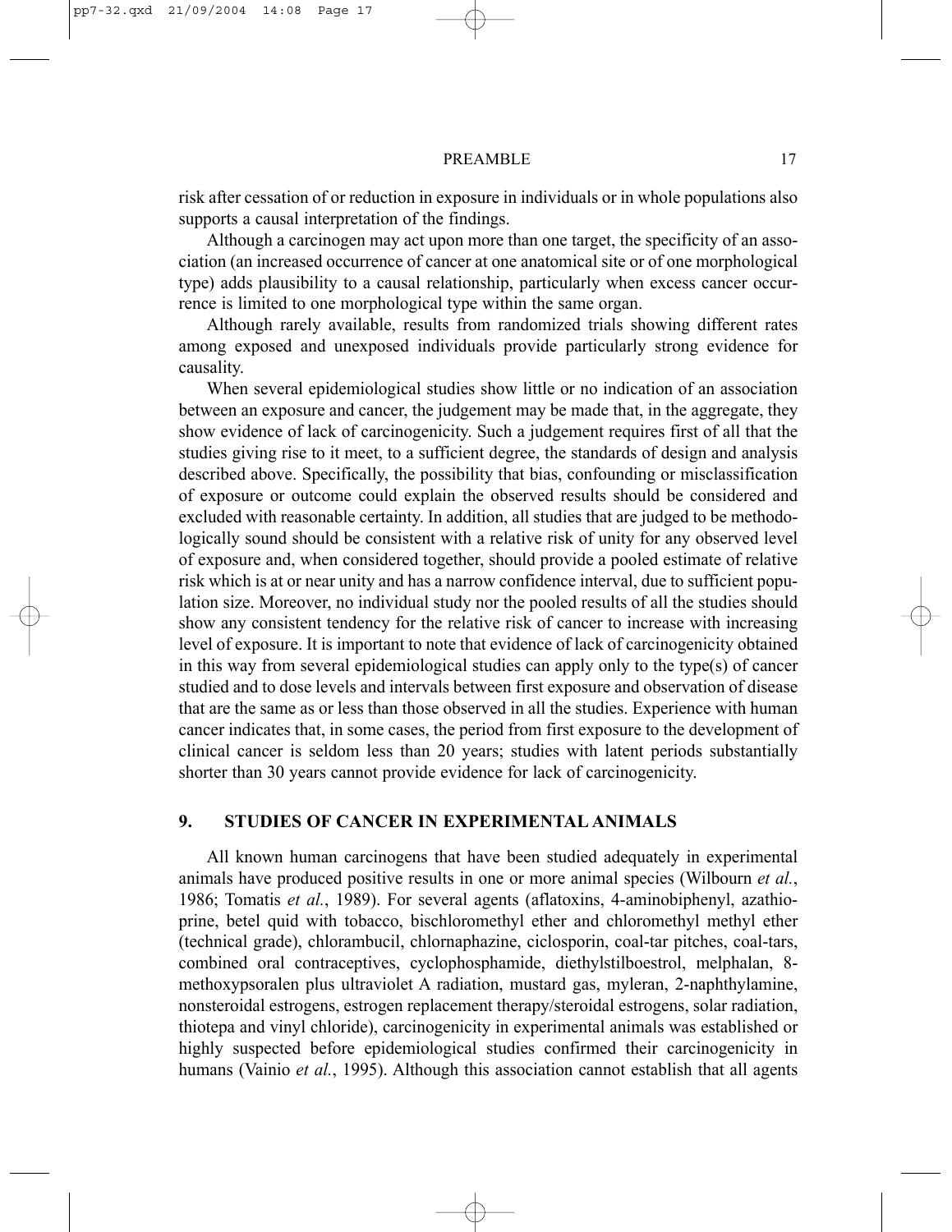and mixtures that cause cancer in experimental animals also cause cancer in humans, nevertheless, **in the absence of adequate data on humans, it is biologically plausible and prudent to regard agents and mixtures for which there is** *sufficient evidence* **(see p. 24) of carcinogenicity in experimental animals as if they presented a carcinogenic risk to humans**. The possibility that a given agent may cause cancer through a speciesspecific mechanism which does not operate in humans (see p. 27) should also be taken into consideration.

The nature and extent of impurities or contaminants present in the chemical or mixture being evaluated are given when available. Animal strain, sex, numbers per group, age at start of treatment and survival are reported.

Other types of studies summarized include: experiments in which the agent or mixture was administered in conjunction with known carcinogens or factors that modify carcinogenic effects; studies in which the end-point was not cancer but a defined precancerous lesion; and experiments on the carcinogenicity of known metabolites and derivatives.

For experimental studies of mixtures, consideration is given to the possibility of changes in the physicochemical properties of the test substance during collection, storage, extraction, concentration and delivery. Chemical and toxicological interactions of the components of mixtures may result in nonlinear dose–response relationships.

An assessment is made as to the relevance to human exposure of samples tested in experimental animals, which may involve consideration of: (i) physical and chemical characteristics, (ii) constituent substances that indicate the presence of a class of substances, (iii) the results of tests for genetic and related effects, including studies on DNA adduct formation, proto-oncogene mutation and expression and suppressor gene inactivation. The relevance of results obtained, for example, with animal viruses analogous to the virus being evaluated in the monograph must also be considered. They may provide biological and mechanistic information relevant to the understanding of the process of carcinogenesis in humans and may strengthen the plausibility of a conclusion that the biological agent under evaluation is carcinogenic in humans.

#### (*a*) *Qualitative aspects*

An assessment of carcinogenicity involves several considerations of qualitative importance, including (i) the experimental conditions under which the test was performed, including route and schedule of exposure, species, strain, sex, age, duration of follow-up; (ii) the consistency of the results, for example, across species and target organ(s); (iii) the spectrum of neoplastic response, from preneoplastic lesions and benign tumours to malignant neoplasms; and (iv) the possible role of modifying factors.

As mentioned earlier (p. 11), the *Monographs* are not intended to summarize all published studies. Those studies in experimental animals that are inadequate (e.g., too short a duration, too few animals, poor survival; see below) or are judged irrelevant to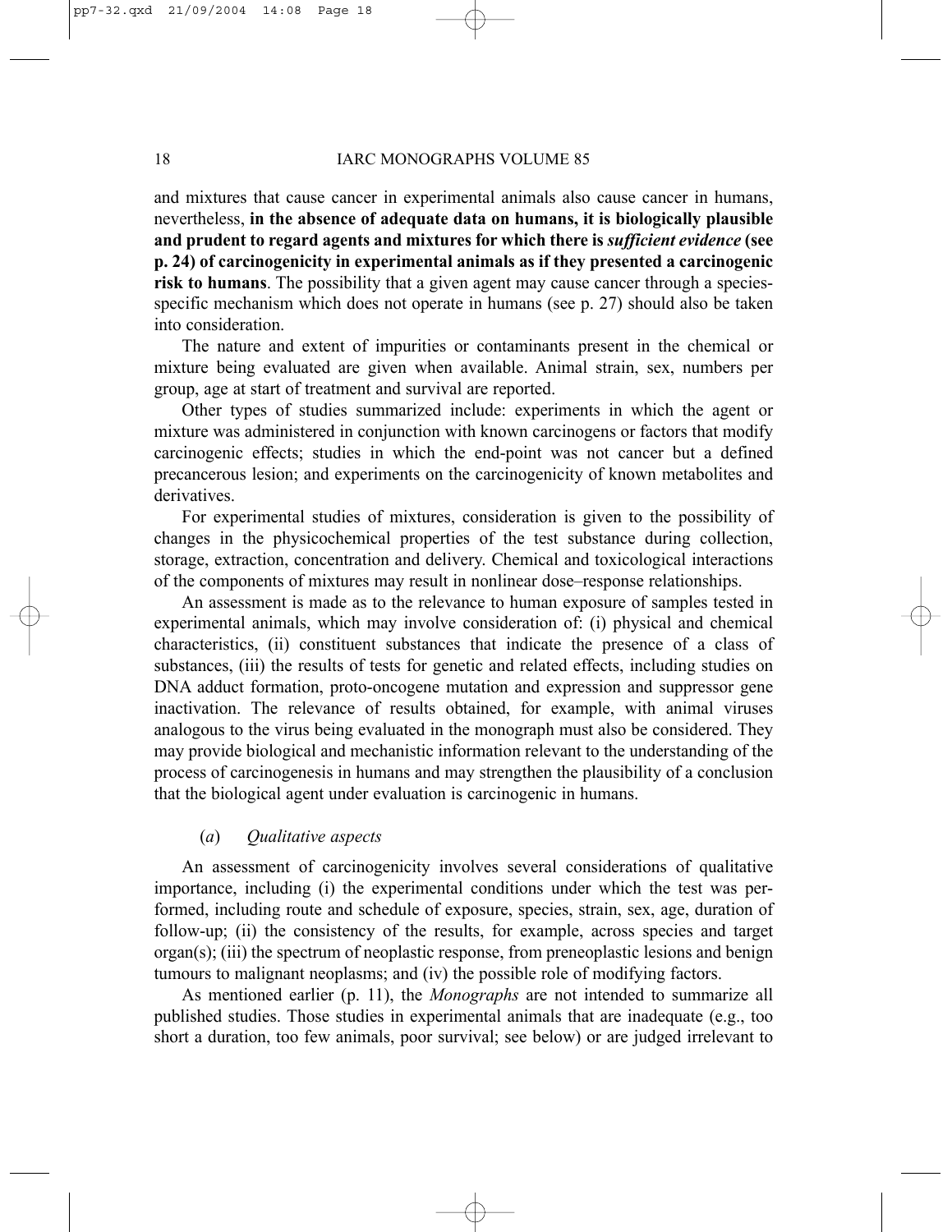the evaluation are generally omitted. Guidelines for conducting adequate long-term carcinogenicity experiments have been outlined (e.g. Montesano *et al.*, 1986).

Considerations of importance to the Working Group in the interpretation and evaluation of a particular study include: (i) how clearly the agent was defined and, in the case of mixtures, how adequately the sample characterization was reported; (ii) whether the dose was adequately monitored, particularly in inhalation experiments; (iii) whether the doses and duration of treatment were appropriate and whether the survival of treated animals was similar to that of controls; (iv) whether there were adequate numbers of animals per group; (v) whether animals of each sex were used; (vi) whether animals were allocated randomly to groups; (vii) whether the duration of observation was adequate; and (viii) whether the data were adequately reported. If available, recent data on the incidence of specific tumours in historical controls, as well as in concurrent controls, should be taken into account in the evaluation of tumour response.

When benign tumours occur together with and originate from the same cell type in an organ or tissue as malignant tumours in a particular study and appear to represent a stage in the progression to malignancy, it may be valid to combine them in assessing tumour incidence (Huff *et al.*, 1989). The occurrence of lesions presumed to be preneoplastic may in certain instances aid in assessing the biological plausibility of any neoplastic response observed. If an agent or mixture induces only benign neoplasms that appear to be end-points that do not readily progress to malignancy, it should nevertheless be suspected of being a carcinogen and requires further investigation.

#### (*b*) *Quantitative aspects*

The probability that tumours will occur may depend on the species, sex, strain and age of the animal, the dose of the carcinogen and the route and length of exposure. Evidence of an increased incidence of neoplasms with increased level of exposure strengthens the inference of a causal association between the exposure and the development of neoplasms.

The form of the dose–response relationship can vary widely, depending on the particular agent under study and the target organ. Both DNA damage and increased cell division are important aspects of carcinogenesis, and cell proliferation is a strong determinant of dose–response relationships for some carcinogens (Cohen & Ellwein, 1990). Since many chemicals require metabolic activation before being converted into their reactive intermediates, both metabolic and pharmacokinetic aspects are important in determining the dose–response pattern. Saturation of steps such as absorption, activation, inactivation and elimination may produce nonlinearity in the dose–response relationship, as could saturation of processes such as DNA repair (Hoel *et al.*, 1983; Gart *et al.*, 1986).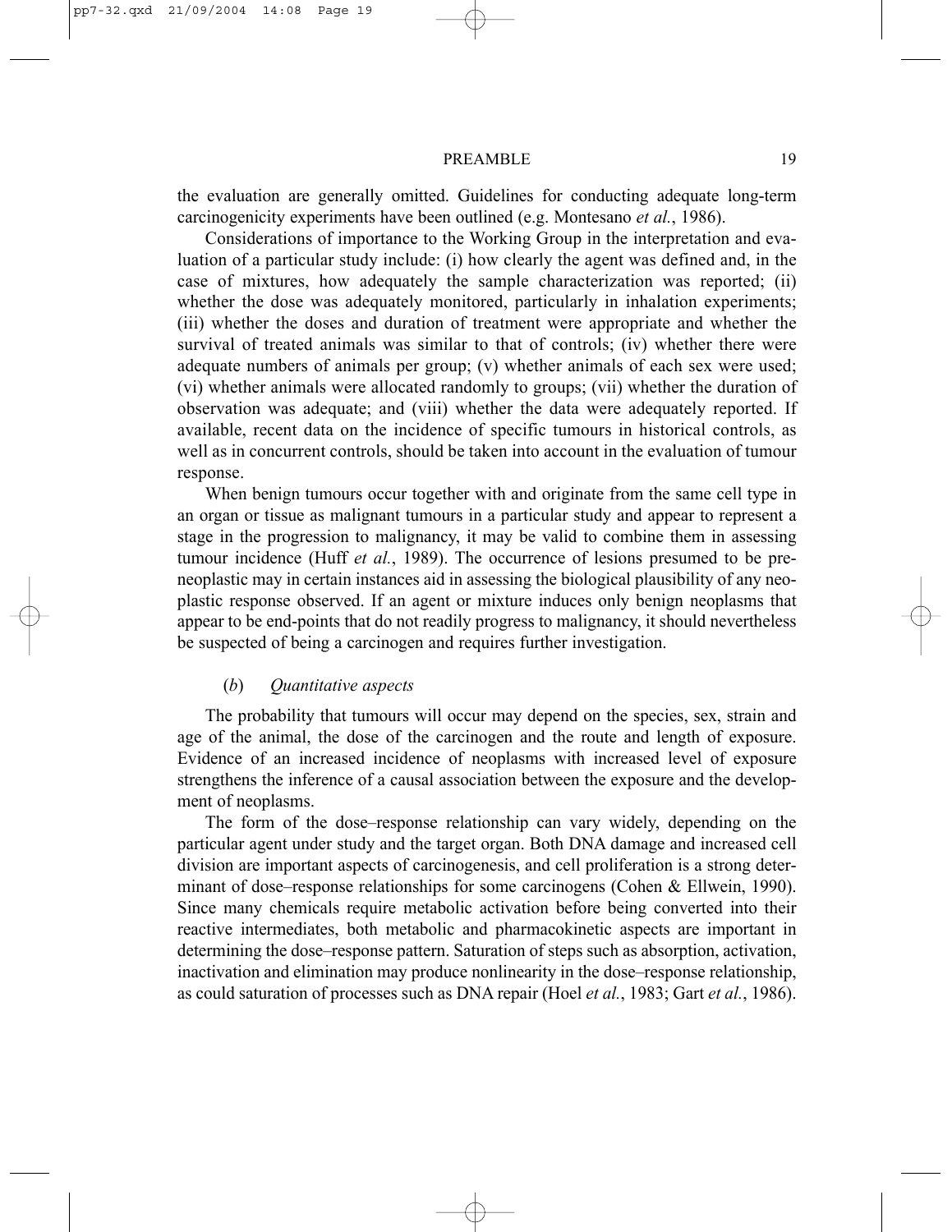#### 20 IARC MONOGRAPHS VOLUME 85

#### (*c*) *Statistical analysis of long-term experiments in animals*

Factors considered by the Working Group include the adequacy of the information given for each treatment group: (i) the number of animals studied and the number examined histologically, (ii) the number of animals with a given tumour type and (iii) length of survival. The statistical methods used should be clearly stated and should be the generally accepted techniques refined for this purpose (Peto *et al.*, 1980; Gart *et al.*, 1986). When there is no difference in survival between control and treatment groups, the Working Group usually compares the proportions of animals developing each tumour type in each of the groups. Otherwise, consideration is given as to whether or not appropriate adjustments have been made for differences in survival. These adjustments can include: comparisons of the proportions of tumour-bearing animals among the effective number of animals (alive at the time the first tumour is discovered), in the case where most differences in survival occur before tumours appear; life-table methods, when tumours are visible or when they may be considered 'fatal' because mortality rapidly follows tumour development; and the Mantel-Haenszel test or logistic regression, when occult tumours do not affect the animals' risk of dying but are 'incidental' findings at autopsy.

In practice, classifying tumours as fatal or incidental may be difficult. Several survival-adjusted methods have been developed that do not require this distinction (Gart *et al.*, 1986), although they have not been fully evaluated.

### **10. OTHER DATA RELEVANT TO AN EVALUATION OF CARCINOGENICITY AND ITS MECHANISMS**

In coming to an overall evaluation of carcinogenicity in humans (see pp. 25–27), the Working Group also considers related data. The nature of the information selected for the summary depends on the agent being considered.

For chemicals and complex mixtures of chemicals such as those in some occupational situations or involving cultural habits (e.g. tobacco smoking), the other data considered to be relevant are divided into those on absorption, distribution, metabolism and excretion; toxic effects; reproductive and developmental effects; and genetic and related effects.

Concise information is given on absorption, distribution (including placental transfer) and excretion in both humans and experimental animals. Kinetic factors that may affect the dose–response relationship, such as saturation of uptake, protein binding, metabolic activation, detoxification and DNA repair processes, are mentioned. Studies that indicate the metabolic fate of the agent in humans and in experimental animals are summarized briefly, and comparisons of data on humans and on animals are made when possible. Comparative information on the relationship between exposure and the dose that reaches the target site may be of particular importance for extrapolation between species. Data are given on acute and chronic toxic effects (other than cancer), such as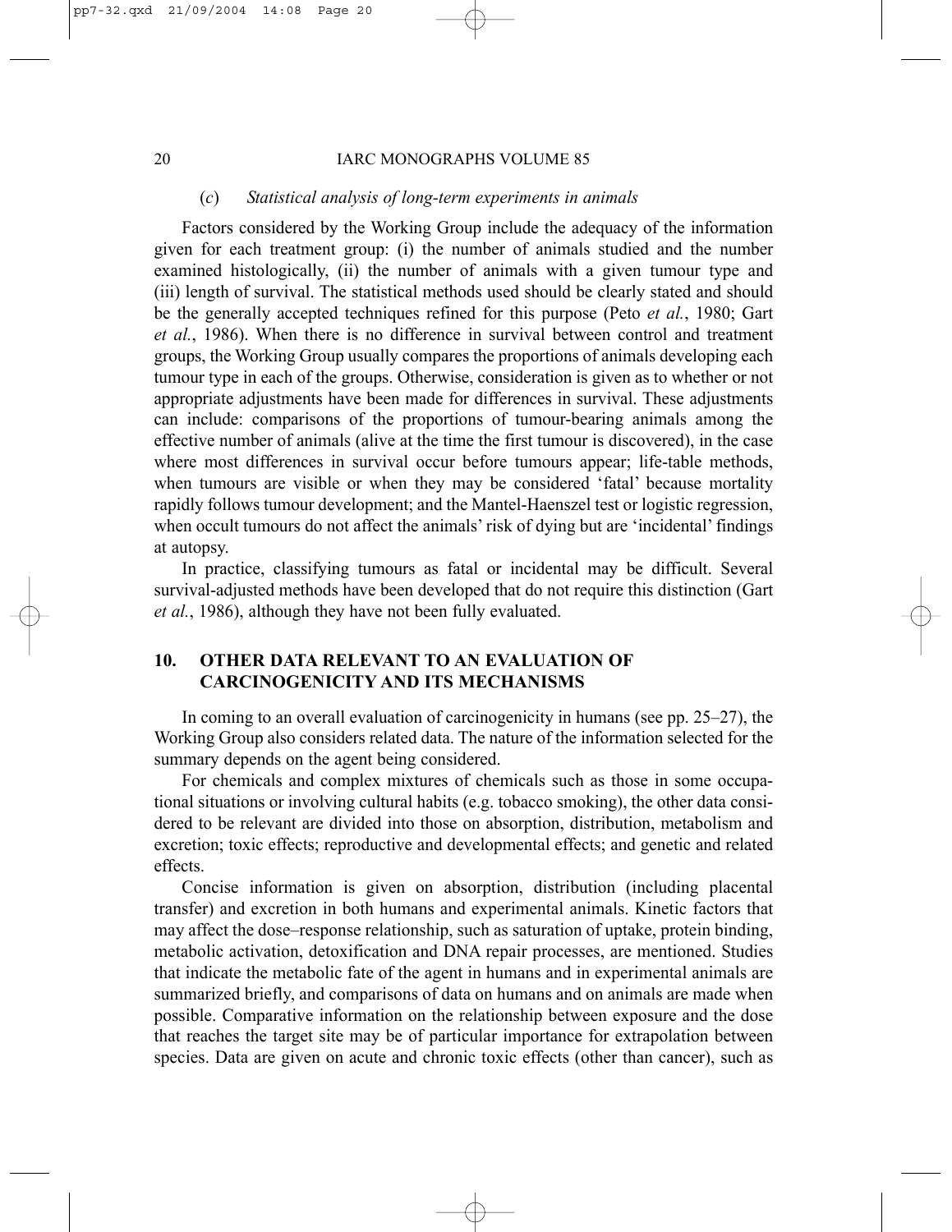organ toxicity, increased cell proliferation, immunotoxicity and endocrine effects. The presence and toxicological significance of cellular receptors is described. Effects on reproduction, teratogenicity, fetotoxicity and embryotoxicity are also summarized briefly.

Tests of genetic and related effects are described in view of the relevance of gene mutation and chromosomal damage to carcinogenesis (Vainio *et al.*, 1992; McGregor *et al.*, 1999). The adequacy of the reporting of sample characterization is considered and, where necessary, commented upon; with regard to complex mixtures, such comments are similar to those described for animal carcinogenicity tests on p. 18. The available data are interpreted critically by phylogenetic group according to the end-points detected, which may include DNA damage, gene mutation, sister chromatid exchange, micronucleus formation, chromosomal aberrations, aneuploidy and cell transformation. The concentrations employed are given, and mention is made of whether use of an exogenous metabolic system *in vitro* affected the test result. These data are given as listings of test systems, data and references. The data on genetic and related effects presented in the *Monographs* are also available in the form of genetic activity profiles (GAP) prepared in collaboration with the United States Environmental Protection Agency (EPA) (see also Waters *et al.*, 1987) using software for personal computers that are Microsoft Windows<sup>®</sup> compatible. The EPA/IARC GAP software and database may be downloaded free of charge from *www.epa.gov/gapdb*.

Positive results in tests using prokaryotes, lower eukaryotes, plants, insects and cultured mammalian cells suggest that genetic and related effects could occur in mammals. Results from such tests may also give information about the types of genetic effect produced and about the involvement of metabolic activation. Some end-points described are clearly genetic in nature (e.g., gene mutations and chromosomal aberrations), while others are to a greater or lesser degree associated with genetic effects (e.g. unscheduled DNA synthesis). In-vitro tests for tumour-promoting activity and for cell transformation may be sensitive to changes that are not necessarily the result of genetic alterations but that may have specific relevance to the process of carcinogenesis. A critical appraisal of these tests has been published (Montesano *et al.*, 1986).

Genetic or other activity detected in experimental mammals and humans is regarded as being of greater relevance than that in other organisms. The demonstration that an agent or mixture can induce gene and chromosomal mutations in whole mammals indicates that it may have carcinogenic activity, although this activity may not be detectably expressed in any or all species. Relative potency in tests for mutagenicity and related effects is not a reliable indicator of carcinogenic potency. Negative results in tests for mutagenicity in selected tissues from animals treated *in vivo* provide less weight, partly because they do not exclude the possibility of an effect in tissues other than those examined. Moreover, negative results in short-term tests with genetic end-points cannot be considered to provide evidence to rule out carcinogenicity of agents or mixtures that act through other mechanisms (e.g. receptor-mediated effects, cellular toxicity with regenerative proliferation, peroxisome proliferation) (Vainio *et al.*, 1992). Factors that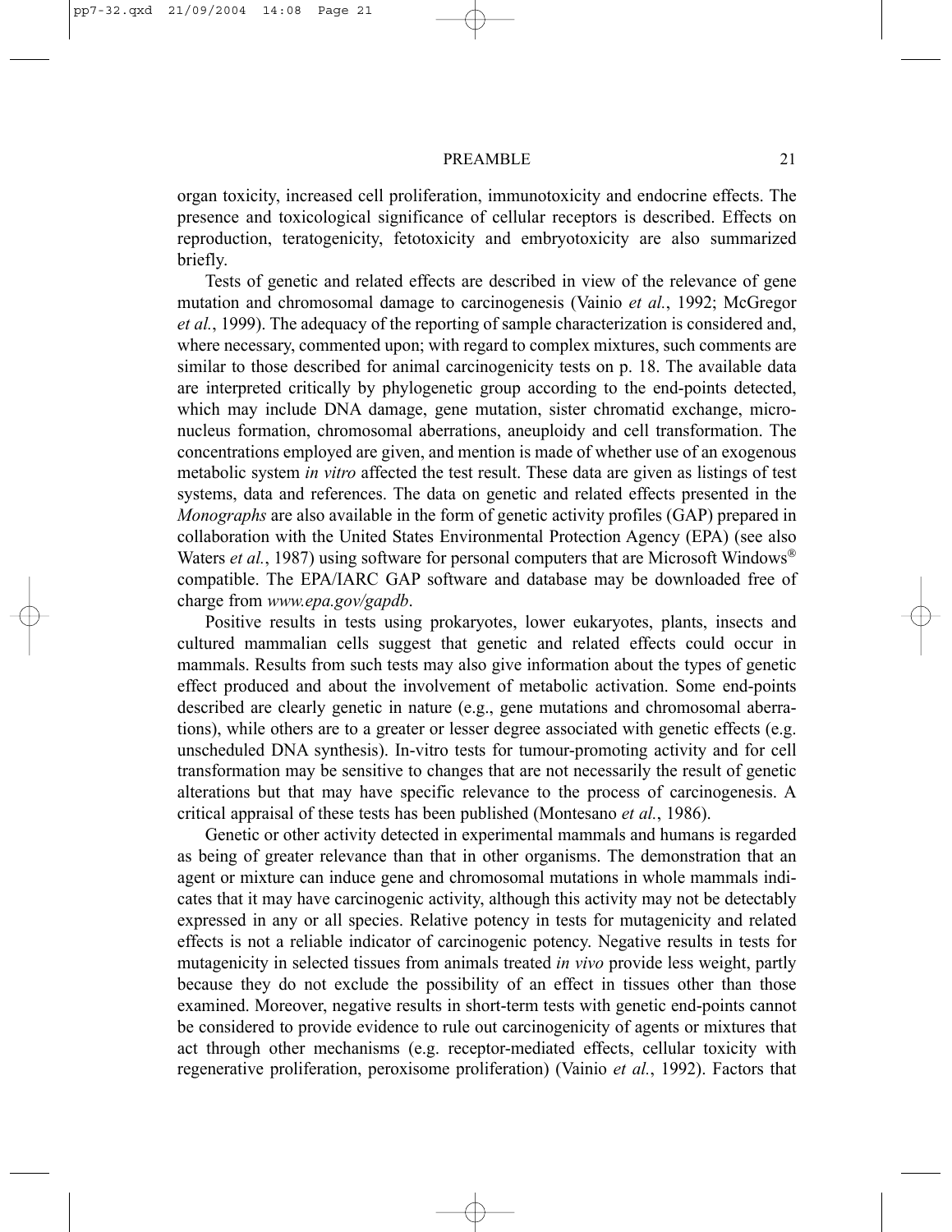may lead to misleading results in short-term tests have been discussed in detail elsewhere (Montesano *et al.*, 1986).

When available, data relevant to mechanisms of carcinogenesis that do not involve structural changes at the level of the gene are also described.

The adequacy of epidemiological studies of reproductive outcome and genetic and related effects in humans is evaluated by the same criteria as are applied to epidemiological studies of cancer.

Structure–activity relationships that may be relevant to an evaluation of the carcinogenicity of an agent are also described.

For biological agents — viruses, bacteria and parasites — other data relevant to carcinogenicity include descriptions of the pathology of infection, molecular biology (integration and expression of viruses, and any genetic alterations seen in human tumours) and other observations, which might include cellular and tissue responses to infection, immune response and the presence of tumour markers.

### **11. SUMMARY OF DATA REPORTED**

In this section, the relevant epidemiological and experimental data are summarized. Only reports, other than in abstract form, that meet the criteria outlined on p. 11 are considered for evaluating carcinogenicity. Inadequate studies are generally not summarized: such studies are usually identified by a square-bracketed comment in the preceding text.

(*a*) *Exposure*

Human exposure to chemicals and complex mixtures is summarized on the basis of elements such as production, use, occurrence in the environment and determinations in human tissues and body fluids. Quantitative data are given when available. Exposure to biological agents is described in terms of transmission and prevalence of infection.

#### (*b*) *Carcinogenicity in humans*

Results of epidemiological studies that are considered to be pertinent to an assessment of human carcinogenicity are summarized. When relevant, case reports and correlation studies are also summarized.

#### (*c*) *Carcinogenicity in experimental animals*

Data relevant to an evaluation of carcinogenicity in animals are summarized. For each animal species and route of administration, it is stated whether an increased incidence of neoplasms or preneoplastic lesions was observed, and the tumour sites are indicated. If the agent or mixture produced tumours after prenatal exposure or in singledose experiments, this is also indicated. Negative findings are also summarized. Dose– response and other quantitative data may be given when available.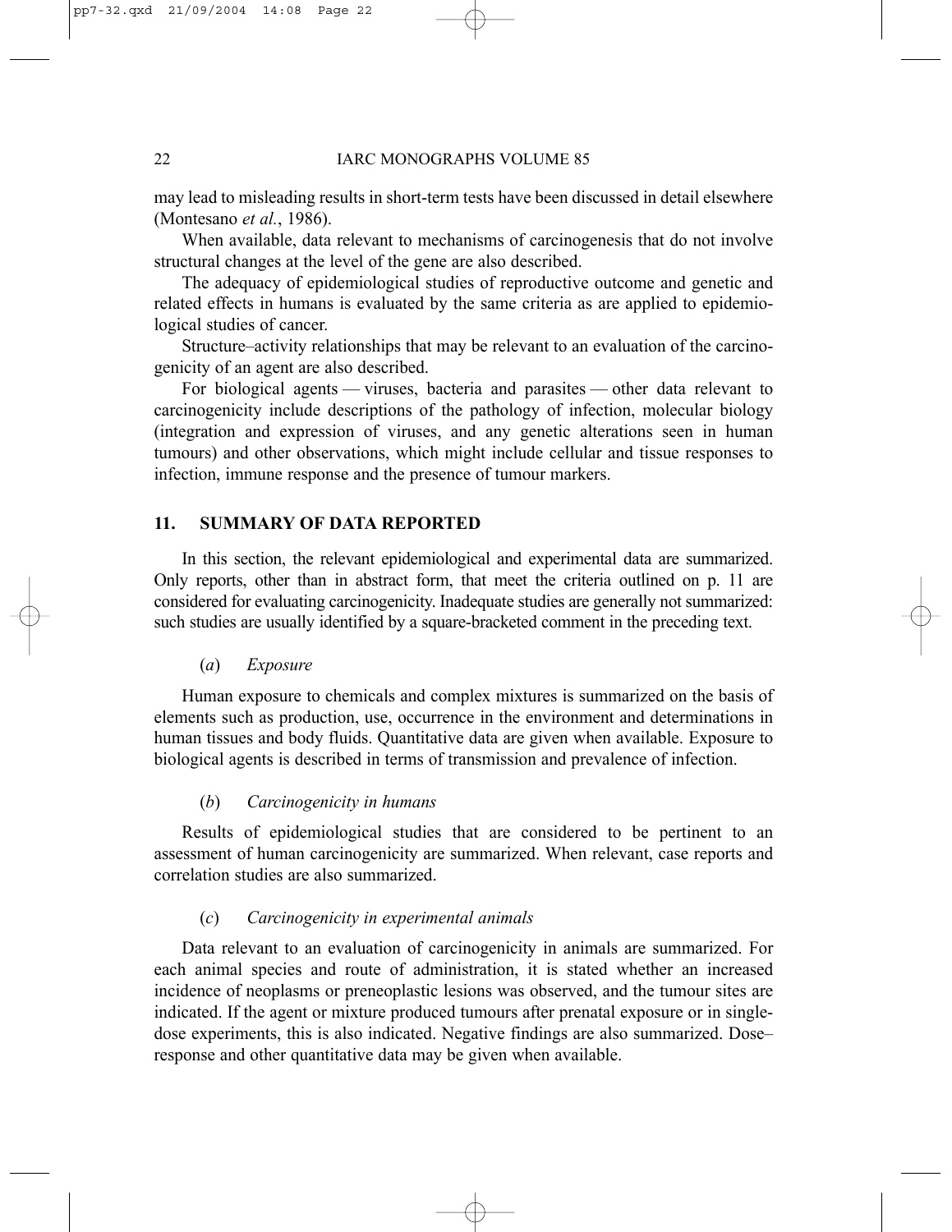### (*d*) *Other data relevant to an evaluation of carcinogenicity and its mechanisms*

Data on biological effects in humans that are of particular relevance are summarized. These may include toxicological, kinetic and metabolic considerations and evidence of DNA binding, persistence of DNA lesions or genetic damage in exposed humans. Toxicological information, such as that on cytotoxicity and regeneration, receptor binding and hormonal and immunological effects, and data on kinetics and metabolism in experimental animals are given when considered relevant to the possible mechanism of the carcinogenic action of the agent. The results of tests for genetic and related effects are summarized for whole mammals, cultured mammalian cells and nonmammalian systems.

When available, comparisons of such data for humans and for animals, and particularly animals that have developed cancer, are described.

Structure–activity relationships are mentioned when relevant.

For the agent, mixture or exposure circumstance being evaluated, the available data on end-points or other phenomena relevant to mechanisms of carcinogenesis from studies in humans, experimental animals and tissue and cell test systems are summarized within one or more of the following descriptive dimensions:

(i) Evidence of genotoxicity (structural changes at the level of the gene): for example, structure–activity considerations, adduct formation, mutagenicity (effect on specific genes), chromosomal mutation/aneuploidy

(ii) Evidence of effects on the expression of relevant genes (functional changes at the intracellular level): for example, alterations to the structure or quantity of the product of a proto-oncogene or tumour-suppressor gene, alterations to metabolic activation/inactivation/DNA repair

(iii) Evidence of relevant effects on cell behaviour (morphological or behavioural changes at the cellular or tissue level): for example, induction of mitogenesis, compensatory cell proliferation, preneoplasia and hyperplasia, survival of premalignant or malignant cells (immortalization, immunosuppression), effects on metastatic potential

(iv) Evidence from dose and time relationships of carcinogenic effects and interactions between agents: for example, early/late stage, as inferred from epidemiological studies; initiation/promotion/progression/malignant conversion, as defined in animal carcinogenicity experiments; toxicokinetics

These dimensions are not mutually exclusive, and an agent may fall within more than one of them. Thus, for example, the action of an agent on the expression of relevant genes could be summarized under both the first and second dimensions, even if it were known with reasonable certainty that those effects resulted from genotoxicity.

### **12. EVALUATION**

Evaluations of the strength of the evidence for carcinogenicity arising from human and experimental animal data are made, using standard terms.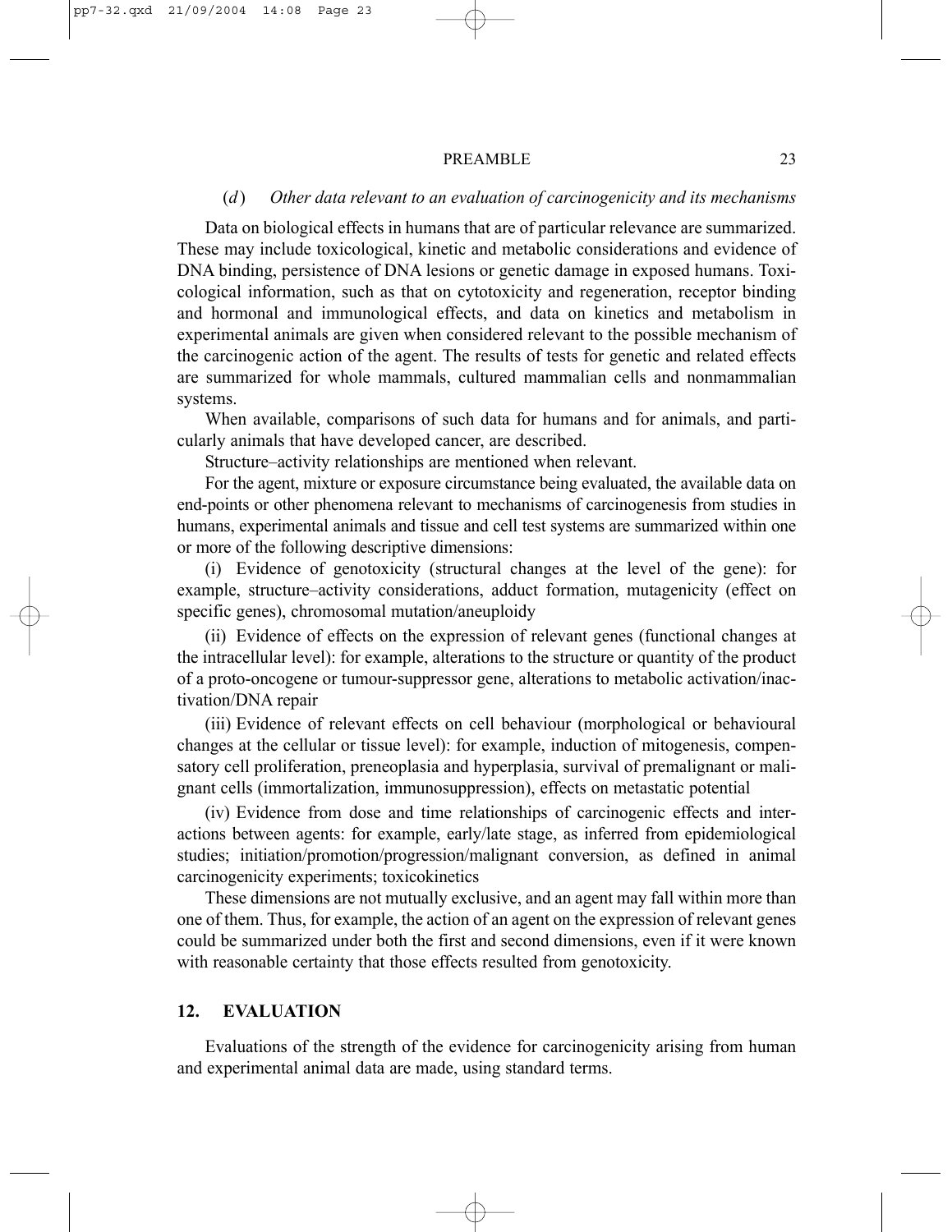#### 24 IARC MONOGRAPHS VOLUME 85

It is recognized that the criteria for these evaluations, described below, cannot encompass all of the factors that may be relevant to an evaluation of carcinogenicity. In considering all of the relevant scientific data, the Working Group may assign the agent, mixture or exposure circumstance to a higher or lower category than a strict interpretation of these criteria would indicate.

### (*a*) *Degrees of evidence for carcinogenicity in humans and in experimental animals and supporting evidence*

These categories refer only to the strength of the evidence that an exposure is carcinogenic and not to the extent of its carcinogenic activity (potency) nor to the mechanisms involved. A classification may change as new information becomes available.

An evaluation of degree of evidence, whether for a single agent or a mixture, is limited to the materials tested, as defined physically, chemically or biologically. When the agents evaluated are considered by the Working Group to be sufficiently closely related, they may be grouped together for the purpose of a single evaluation of degree of evidence.

### (i) *Carcinogenicity in humans*

The applicability of an evaluation of the carcinogenicity of a mixture, process, occupation or industry on the basis of evidence from epidemiological studies depends on the variability over time and place of the mixtures, processes, occupations and industries. The Working Group seeks to identify the specific exposure, process or activity which is considered most likely to be responsible for any excess risk. The evaluation is focused as narrowly as the available data on exposure and other aspects permit.

The evidence relevant to carcinogenicity from studies in humans is classified into one of the following categories:

*Sufficient evidence of carcinogenicity*: The Working Group considers that a causal relationship has been established between exposure to the agent, mixture or exposure circumstance and human cancer. That is, a positive relationship has been observed between the exposure and cancer in studies in which chance, bias and confounding could be ruled out with reasonable confidence.

*Limited evidence of carcinogenicity*: A positive association has been observed between exposure to the agent, mixture or exposure circumstance and cancer for which a causal interpretation is considered by the Working Group to be credible, but chance, bias or confounding could not be ruled out with reasonable confidence.

*Inadequate evidence of carcinogenicity*: The available studies are of insufficient quality, consistency or statistical power to permit a conclusion regarding the presence or absence of a causal association between exposure and cancer, or no data on cancer in humans are available.

*Evidence suggesting lack of carcinogenicity*: There are several adequate studies covering the full range of levels of exposure that human beings are known to encounter, which are mutually consistent in not showing a positive association between exposure to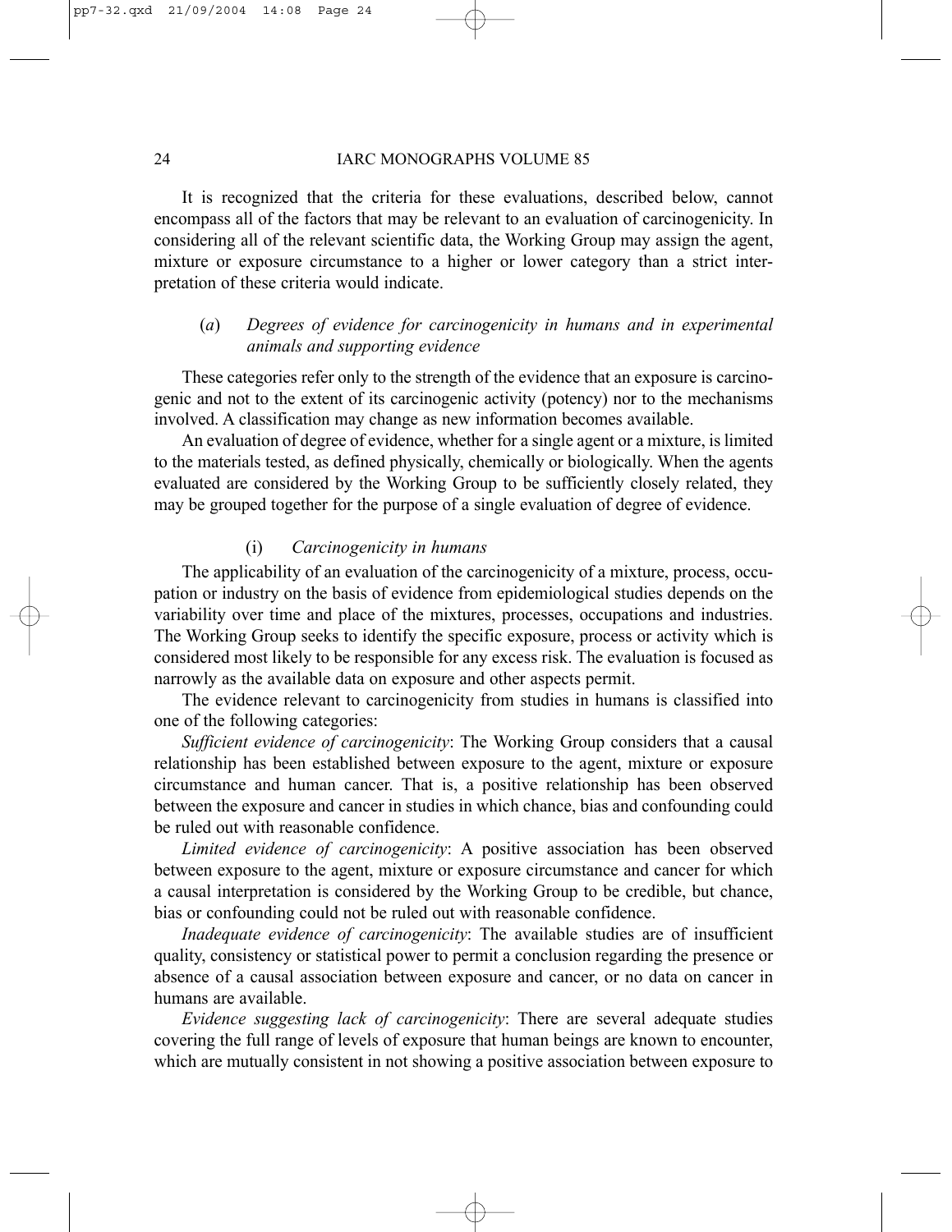the agent, mixture or exposure circumstance and any studied cancer at any observed level of exposure. A conclusion of 'evidence suggesting lack of carcinogenicity' is inevitably limited to the cancer sites, conditions and levels of exposure and length of observation covered by the available studies. In addition, the possibility of a very small risk at the levels of exposure studied can never be excluded.

In some instances, the above categories may be used to classify the degree of evidence related to carcinogenicity in specific organs or tissues.

### (ii) *Carcinogenicity in experimental animals*

The evidence relevant to carcinogenicity in experimental animals is classified into one of the following categories:

*Sufficient evidence of carcinogenicity*: The Working Group considers that a causal relationship has been established between the agent or mixture and an increased incidence of malignant neoplasms or of an appropriate combination of benign and malignant neoplasms in (a) two or more species of animals or (b) in two or more independent studies in one species carried out at different times or in different laboratories or under different protocols.

Exceptionally, a single study in one species might be considered to provide sufficient evidence of carcinogenicity when malignant neoplasms occur to an unusual degree with regard to incidence, site, type of tumour or age at onset.

*Limited evidence of carcinogenicity*: The data suggest a carcinogenic effect but are limited for making a definitive evaluation because, e.g. (a) the evidence of carcinogenicity is restricted to a single experiment; or (b) there are unresolved questions regarding the adequacy of the design, conduct or interpretation of the study; or (c) the agent or mixture increases the incidence only of benign neoplasms or lesions of uncertain neoplastic potential, or of certain neoplasms which may occur spontaneously in high incidences in certain strains.

*Inadequate evidence of carcinogenicity*: The studies cannot be interpreted as showing either the presence or absence of a carcinogenic effect because of major qualitative or quantitative limitations, or no data on cancer in experimental animals are available.

*Evidence suggesting lack of carcinogenicity*: Adequate studies involving at least two species are available which show that, within the limits of the tests used, the agent or mixture is not carcinogenic. A conclusion of evidence suggesting lack of carcinogenicity is inevitably limited to the species, tumour sites and levels of exposure studied.

### (*b*) *Other data relevant to the evaluation of carcinogenicity and its mechanisms*

Other evidence judged to be relevant to an evaluation of carcinogenicity and of sufficient importance to affect the overall evaluation is then described. This may include data on preneoplastic lesions, tumour pathology, genetic and related effects, structure– activity relationships, metabolism and pharmacokinetics, physicochemical parameters and analogous biological agents.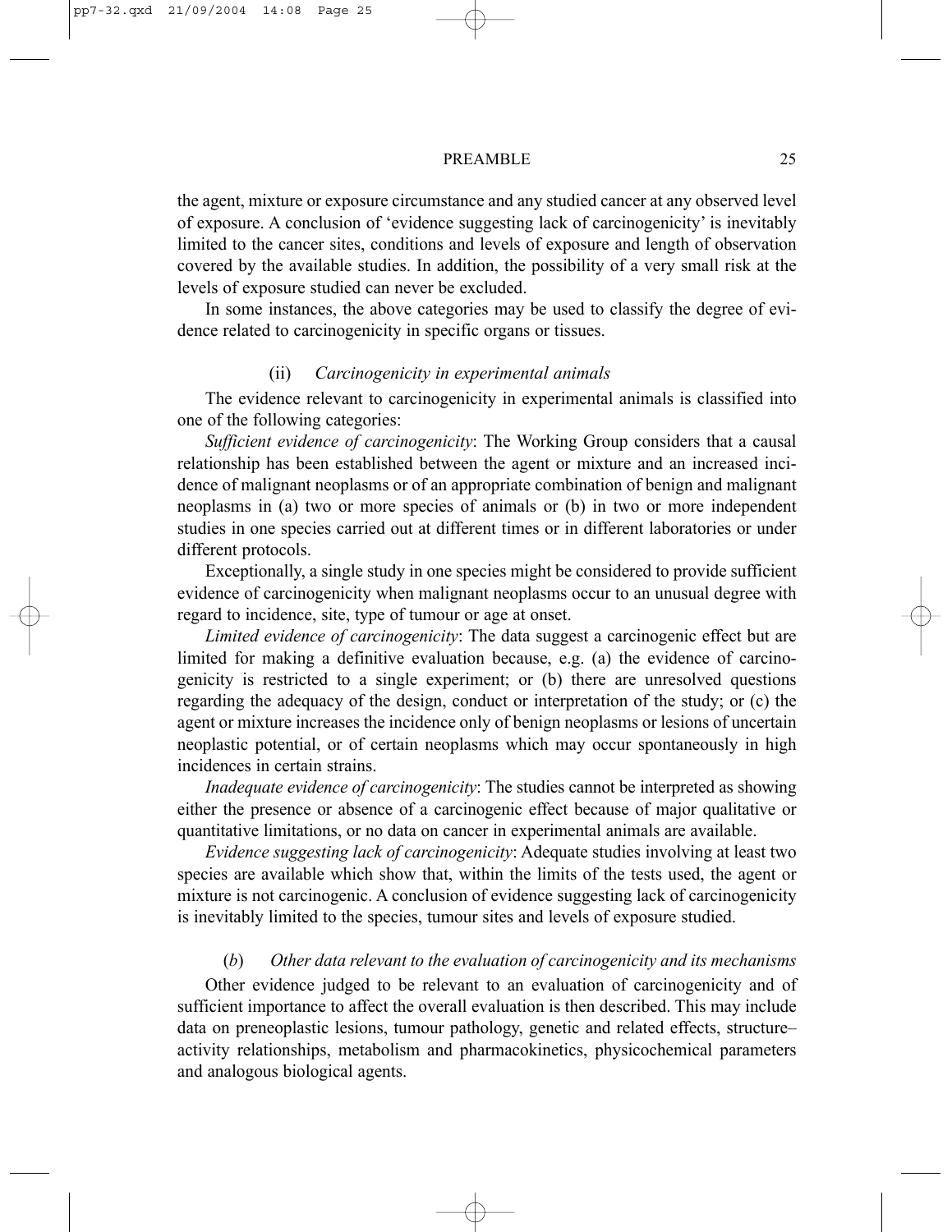#### 26 IARC MONOGRAPHS VOLUME 85

Data relevant to mechanisms of the carcinogenic action are also evaluated. The strength of the evidence that any carcinogenic effect observed is due to a particular mechanism is assessed, using terms such as weak, moderate or strong. Then, the Working Group assesses if that particular mechanism is likely to be operative in humans. The strongest indications that a particular mechanism operates in humans come from data on humans or biological specimens obtained from exposed humans. The data may be considered to be especially relevant if they show that the agent in question has caused changes in exposed humans that are on the causal pathway to carcinogenesis. Such data may, however, never become available, because it is at least conceivable that certain compounds may be kept from human use solely on the basis of evidence of their toxicity and/or carcinogenicity in experimental systems.

For complex exposures, including occupational and industrial exposures, the chemical composition and the potential contribution of carcinogens known to be present are considered by the Working Group in its overall evaluation of human carcinogenicity. The Working Group also determines the extent to which the materials tested in experimental systems are related to those to which humans are exposed.

### (*c*) *Overall evaluation*

Finally, the body of evidence is considered as a whole, in order to reach an overall evaluation of the carcinogenicity to humans of an agent, mixture or circumstance of exposure.

An evaluation may be made for a group of chemical compounds that have been evaluated by the Working Group. In addition, when supporting data indicate that other, related compounds for which there is no direct evidence of capacity to induce cancer in humans or in animals may also be carcinogenic, a statement describing the rationale for this conclusion is added to the evaluation narrative; an additional evaluation may be made for this broader group of compounds if the strength of the evidence warrants it.

The agent, mixture or exposure circumstance is described according to the wording of one of the following categories, and the designated group is given. The categorization of an agent, mixture or exposure circumstance is a matter of scientific judgement, reflecting the strength of the evidence derived from studies in humans and in experimental animals and from other relevant data.

### *Group 1 — The agent (mixture) is carcinogenic to humans. The exposure circumstance entails exposures that are carcinogenic to humans.*

This category is used when there is *sufficient evidence* of carcinogenicity in humans. Exceptionally, an agent (mixture) may be placed in this category when evidence of carcinogenicity in humans is less than sufficient but there is *sufficient evidence* of carcinogenicity in experimental animals and strong evidence in exposed humans that the agent (mixture) acts through a relevant mechanism of carcinogenicity.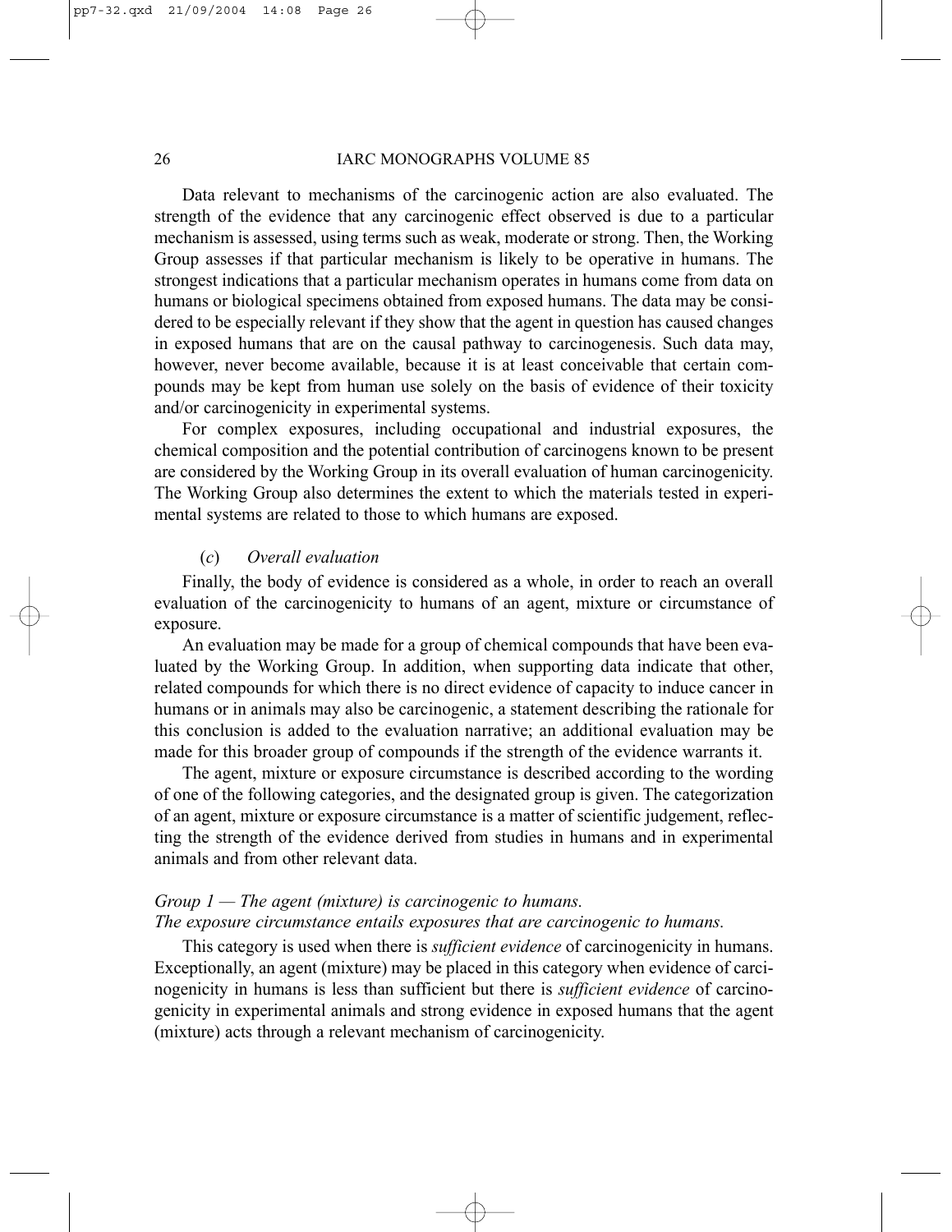### *Group 2*

This category includes agents, mixtures and exposure circumstances for which, at one extreme, the degree of evidence of carcinogenicity in humans is almost sufficient, as well as those for which, at the other extreme, there are no human data but for which there is evidence of carcinogenicity in experimental animals. Agents, mixtures and exposure circumstances are assigned to either group 2A (probably carcinogenic to humans) or group 2B (possibly carcinogenic to humans) on the basis of epidemiological and experimental evidence of carcinogenicity and other relevant data.

### *Group 2A — The agent (mixture) is probably carcinogenic to humans. The exposure circumstance entails exposures that are probably carcinogenic to humans.*

This category is used when there is *limited evidence* of carcinogenicity in humans and *sufficient evidence* of carcinogenicity in experimental animals. In some cases, an agent (mixture) may be classified in this category when there is *inadequate evidence* of carcinogenicity in humans, *sufficient evidence* of carcinogenicity in experimental animals and strong evidence that the carcinogenesis is mediated by a mechanism that also operates in humans. Exceptionally, an agent, mixture or exposure circumstance may be classified in this category solely on the basis of *limited evidence* of carcinogenicity in humans.

### *Group 2B — The agent (mixture) is possibly carcinogenic to humans. The exposure circumstance entails exposures that are possibly carcinogenic to humans.*

This category is used for agents, mixtures and exposure circumstances for which there is *limited evidence* of carcinogenicity in humans and less than *sufficient evidence* of carcinogenicity in experimental animals. It may also be used when there is *inadequate evidence* of carcinogenicity in humans but there is *sufficient evidence* of carcinogenicity in experimental animals. In some instances, an agent, mixture or exposure circumstance for which there is *inadequate evidence* of carcinogenicity in humans but *limited evidence* of carcinogenicity in experimental animals together with supporting evidence from other relevant data may be placed in this group.

### *Group 3 — The agent (mixture or exposure circumstance) is not classifiable as to its carcinogenicity to humans.*

This category is used most commonly for agents, mixtures and exposure circumstances for which the *evidence of carcinogenicity* is *inadequate* in humans and *inadequate* or *limited* in experimental animals.

Exceptionally, agents (mixtures) for which the *evidence of carcinogenicity* is *inadequate* in humans but *sufficient* in experimental animals may be placed in this category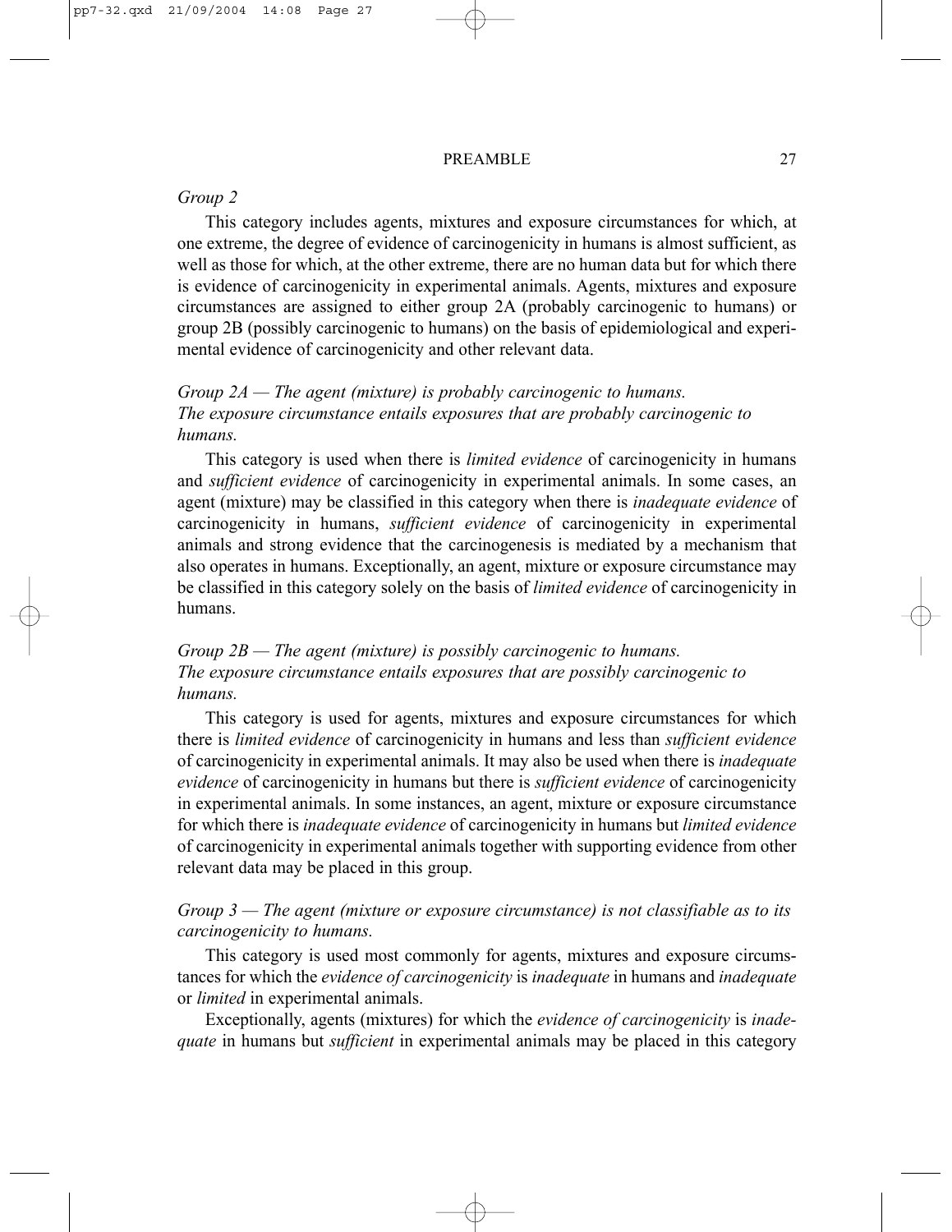when there is strong evidence that the mechanism of carcinogenicity in experimental animals does not operate in humans.

Agents, mixtures and exposure circumstances that do not fall into any other group are also placed in this category.

*Group 4 — The agent (mixture) is probably not carcinogenic to humans.*

This category is used for agents or mixtures for which there is *evidence suggesting lack of carcinogenicity* in humans and in experimental animals. In some instances, agents or mixtures for which there is *inadequate evidence* of carcinogenicity in humans but *evidence suggesting lack of carcinogenicity* in experimental animals, consistently and strongly supported by a broad range of other relevant data, may be classified in this group.

### **13. REFERENCES**

- Breslow, N.E. & Day, N.E. (1980) *Statistical Methods in Cancer Research*, Vol. 1, *The Analysis of Case–Control Studies* (IARC Scientific Publications No. 32), Lyon, IARC*Press*
- Breslow, N.E. & Day, N.E. (1987) *Statistical Methods in Cancer Research*, Vol. 2, *The Design and Analysis of Cohort Studies* (IARC Scientific Publications No. 82), Lyon, IARC*Press*
- Cohen, S.M. & Ellwein, L.B. (1990) Cell proliferation in carcinogenesis. *Science*, **249**, 1007–1011
- Gart, J.J., Krewski, D., Lee, P.N., Tarone, R.E. & Wahrendorf, J. (1986) *Statistical Methods in Cancer Research*, Vol. 3, *The Design and Analysis of Long-term Animal Experiments* (IARC Scientific Publications No. 79), Lyon, IARC*Press*
- Hoel, D.G., Kaplan, N.L. & Anderson, M.W. (1983) Implication of nonlinear kinetics on risk estimation in carcinogenesis. *Science*, **219**, 1032–1037
- Huff, J.E., Eustis, S.L. & Haseman, J.K. (1989) Occurrence and relevance of chemically induced benign neoplasms in long-term carcinogenicity studies. *Cancer Metastasis Rev.*, **8**, 1–21
- IARC (1973–1996) *Information Bulletin on the Survey of Chemicals Being Tested for Carcinogenicity/Directory of Agents Being Tested for Carcinogenicit*y, Numbers 1–17, Lyon, IARC*Press*
- IARC (1976–1996), Lyon, IARC*Press*
	- *Directory of On-going Research in Cancer Epidemiology 1976.* Edited by C.S. Muir & G. Wagner
	- *Directory of On-going Research in Cancer Epidemiology 1977* (IARC Scientific Publications No. 17). Edited by C.S. Muir & G. Wagner
	- *Directory of On-going Research in Cancer Epidemiology 1978* (IARC Scientific Publications No. 26). Edited by C.S. Muir & G. Wagner
	- *Directory of On-going Research in Cancer Epidemiology 1979* (IARC Scientific Publications No. 28). Edited by C.S. Muir & G. Wagner
	- *Directory of On-going Research in Cancer Epidemiology 1980* (IARC Scientific Publications No. 35). Edited by C.S. Muir & G. Wagner
	- *Directory of On-going Research in Cancer Epidemiology 1981* (IARC Scientific Publications No. 38). Edited by C.S. Muir & G. Wagner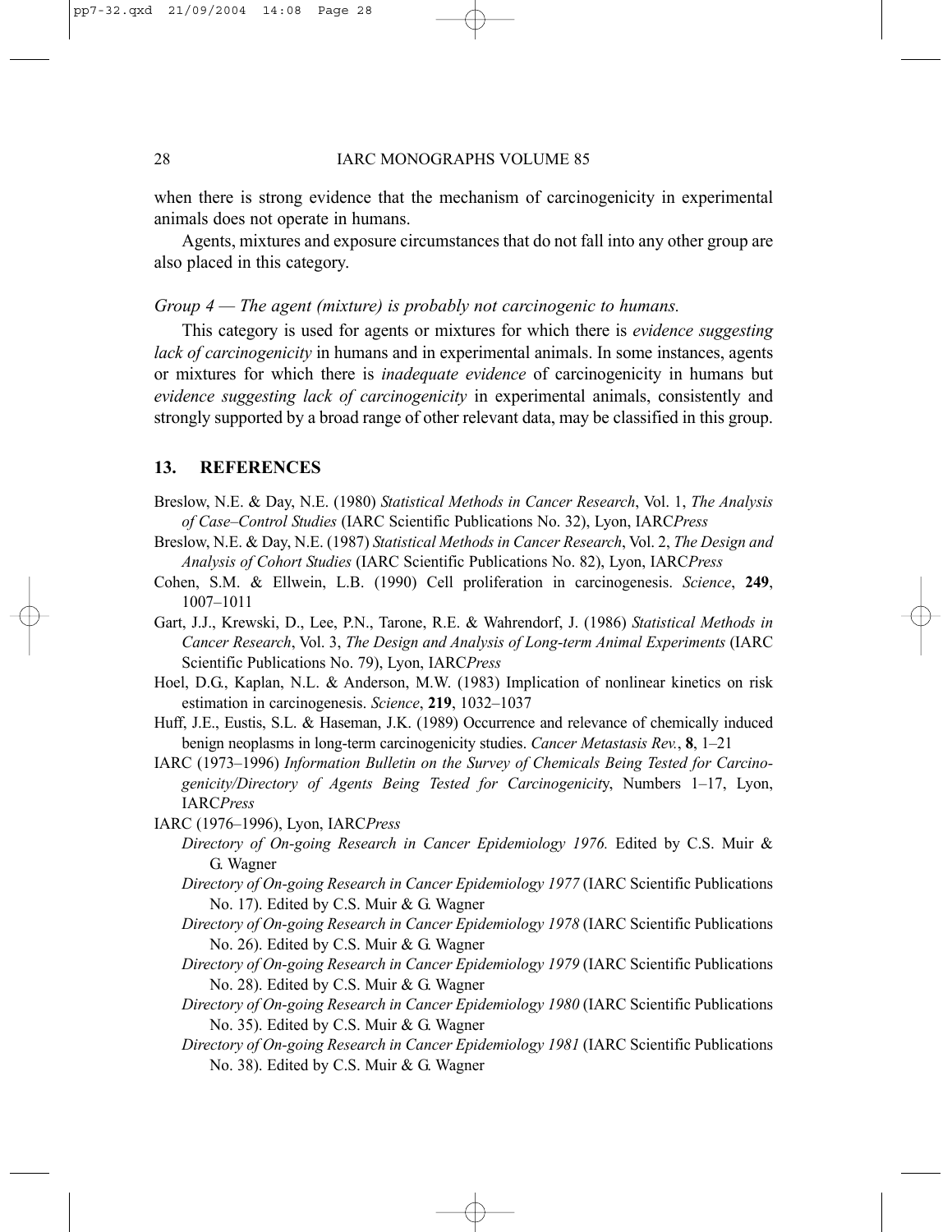- *Directory of On-going Research in Cancer Epidemiology 1982* (IARC Scientific Publications No. 46). Edited by C.S. Muir & G. Wagner
- *Directory of On-going Research in Cancer Epidemiology 1983* (IARC Scientific Publications No. 50). Edited by C.S. Muir & G. Wagner
- *Directory of On-going Research in Cancer Epidemiology 1984* (IARC Scientific Publications No. 62). Edited by C.S. Muir & G. Wagner
- *Directory of On-going Research in Cancer Epidemiology 1985* (IARC Scientific Publications No. 69). Edited by C.S. Muir & G. Wagner
- *Directory of On-going Research in Cancer Epidemiology 1986* (IARC Scientific Publications No. 80). Edited by C.S. Muir & G. Wagner
- *Directory of On-going Research in Cancer Epidemiology 1987* (IARC Scientific Publications No. 86). Edited by D.M. Parkin & J. Wahrendorf
- *Directory of On-going Research in Cancer Epidemiology 1988* (IARC Scientific Publications No. 93). Edited by M. Coleman & J. Wahrendorf
- *Directory of On-going Research in Cancer Epidemiology 1989/90* (IARC Scientific Publications No. 101). Edited by M. Coleman & J. Wahrendorf
- *Directory of On-going Research in Cancer Epidemiology 1991* (IARC Scientific Publications No.110). Edited by M. Coleman & J. Wahrendorf
- *Directory of On-going Research in Cancer Epidemiology 1992* (IARC Scientific Publications No. 117)*.* Edited by M. Coleman, J. Wahrendorf & E. Démaret
- *Directory of On-going Research in Cancer Epidemiology 1994* (IARC Scientific Publications No. 130). Edited by R. Sankaranarayanan, J. Wahrendorf & E. Démaret
- *Directory of On-going Research in Cancer Epidemiology 1996* (IARC Scientific Publications No. 137). Edited by R. Sankaranarayanan, J. Wahrendorf & E. Démaret
- IARC (1977) *IARC Monographs Programme on the Evaluation of the Carcinogenic Risk of Chemicals to Humans*. Preamble (IARC intern. tech. Rep. No. 77/002)
- IARC (1978) *Chemicals with* Sufficient Evidence *of Carcinogenicity in Experimental Animals* IARC Monographs *Volumes 1–17* (IARC intern. tech. Rep. No. 78/003)
- IARC (1978–1993) *Environmental Carcinogens. Methods of Analysis and Exposure Measurement*, Lyon, IARC*Press*
	- *Vol. 1. Analysis of Volatile Nitrosamines in Food* (IARC Scientific Publications No. 18). Edited by R. Preussmann, M. Castegnaro, E.A. Walker & A.E. Wasserman (1978)
	- *Vol. 2. Methods for the Measurement of Vinyl Chloride in Poly(vinyl chloride), Air, Water and Foodstuffs* (IARC Scientific Publications No. 22). Edited by D.C.M. Squirrell & W. Thain (1978)
	- *Vol. 3. Analysis of Polycyclic Aromatic Hydrocarbons in Environmental Samples* (IARC Scientific Publications No. 29). Edited by M. Castegnaro, P. Bogovski, H. Kunte & E.A. Walker (1979)
	- *Vol. 4. Some Aromatic Amines and Azo Dyes in the General and Industrial Environment* (IARC Scientific Publications No. 40). Edited by L. Fishbein, M. Castegnaro, I.K. O'Neill & H. Bartsch (1981)
	- *Vol. 5. Some Mycotoxins (IARC Scientific Publications No. 44).* Edited by L. Stoloff, M. Castegnaro, P. Scott, I.K. O'Neill & H. Bartsch (1983)
	- *Vol. 6. N-Nitroso Compounds (IARC Scientific Publications No. 45).* Edited by R. Preussmann, I.K. O'Neill, G. Eisenbrand, B. Spiegelhalder & H. Bartsch (1983)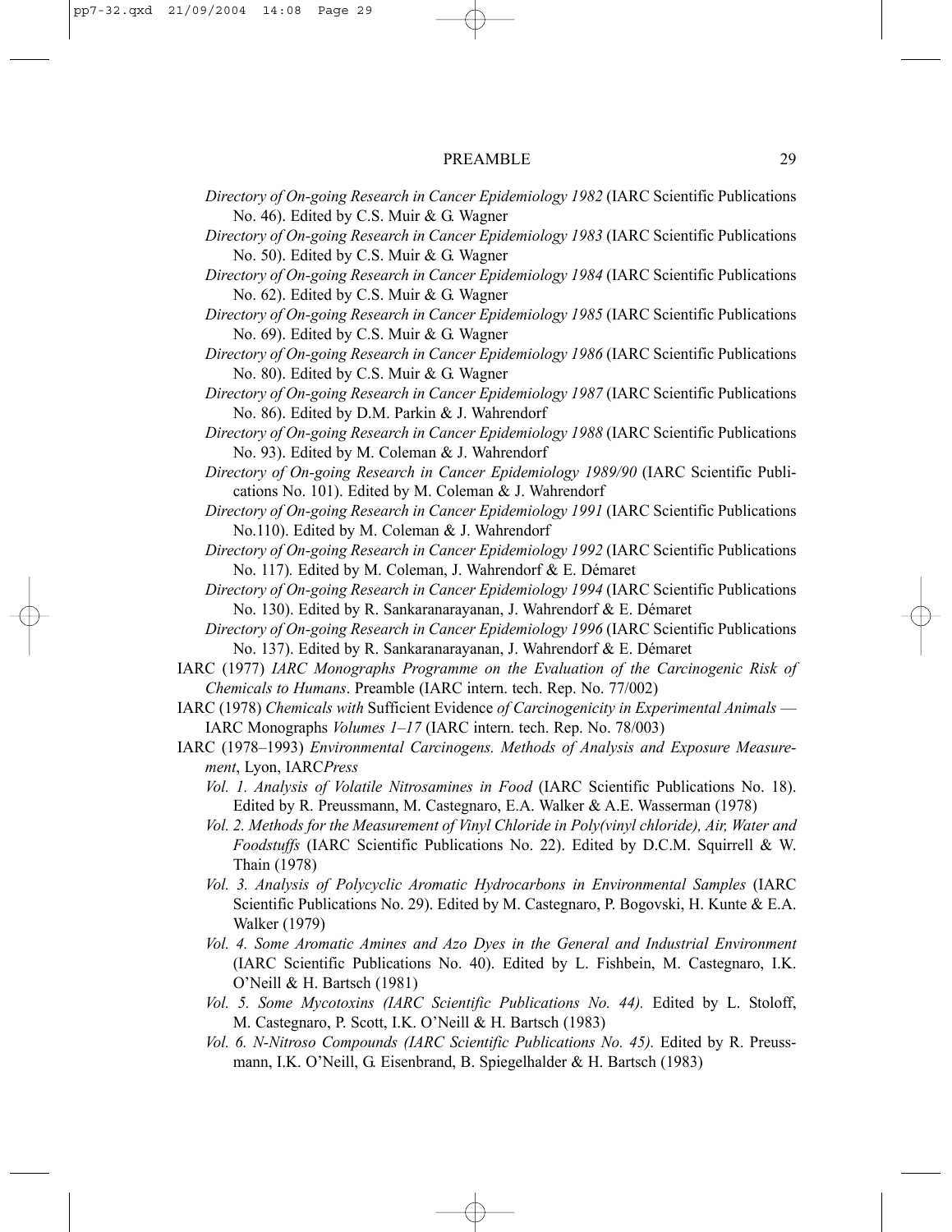- *Vol. 7. Some Volatile Halogenated Hydrocarbons* (IARC Scientific Publications No. 68). Edited by L. Fishbein & I.K. O'Neill (1985)
- *Vol. 8. Some Metals: As, Be, Cd, Cr, Ni, Pb, Se, Zn* (IARC Scientific Publications No. 71). Edited by I.K. O'Neill, P. Schuller & L. Fishbein (1986)
- *Vol. 9. Passive Smoking (IARC Scientific Publications No. 81).* Edited by I.K. O'Neill, K.D. Brunnemann, B. Dodet & D. Hoffmann (1987)
- *Vol. 10. Benzene and Alkylated Benzenes (*IARC Scientific Publications No. 85). Edited by L. Fishbein & I.K. O'Neill (1988)
- *Vol. 11. Polychlorinated Dioxins and Dibenzofurans* (IARC Scientific Publications No. 108). Edited by C. Rappe, H.R. Buser, B. Dodet & I.K. O'Neill (1991)
- *Vol. 12. Indoor Air* (IARC Scientific Publications No. 109). Edited by B. Seifert, H. van de Wiel, B. Dodet & I.K. O'Neill (1993)
- IARC (1979) *Criteria to Select Chemicals for* IARC Monographs (IARC intern. tech. Rep. No. 79/003)
- IARC (1982) *IARC Monographs on the Evaluation of the Carcinogenic Risk of Chemicals to Humans*, Supplement 4, *Chemicals, Industrial Processes and Industries Associated with Cancer in Humans* (IARC Monographs, Volumes 1 to 29), Lyon, IARC*Press*
- IARC (1983) *Approaches to Classifying Chemical Carcinogens According to Mechanism of Action* (IARC intern. tech. Rep. No. 83/001)
- IARC (1984) *Chemicals and Exposures to Complex Mixtures Recommended for Evaluation in IARC Monographs and Chemicals and Complex Mixtures Recommended for Long-term Carcinogenicity Testing* (IARC intern. tech. Rep. No. 84/002)
- IARC (1987a) *IARC Monographs on the Evaluation of Carcinogenic Risks to Humans*, Supplement 6, *Genetic and Related Effects: An Updating of Selected* IARC Monographs *from Volumes 1 to 42*, Lyon, IARC*Press*
- IARC (1987b) *IARC Monographs on the Evaluation of Carcinogenic Risks to Humans*, Supplement 7, *Overall Evaluations of Carcinogenicity: An Updating of* IARC Monographs *Volumes 1 to 42*, Lyon, IARC*Press*
- IARC (1988) *Report of an IARC Working Group to Review the Approaches and Processes Used to Evaluate the Carcinogenicity of Mixtures and Groups of Chemicals* (IARC intern. tech. Rep. No. 88/002)
- IARC (1989) *Chemicals, Groups of Chemicals, Mixtures and Exposure Circumstances to be Evaluated in Future IARC Monographs, Report of an ad hoc Working Group* (IARC intern. tech. Rep. No. 89/004)
- IARC (1991a) *A Consensus Report of an IARC Monographs Working Group on the Use of Mechanisms of Carcinogenesis in Risk Identification* (IARC intern. tech. Rep. No. 91/002)
- IARC (1991b) *Report of an ad-hoc* IARC Monographs *Advisory Group on Viruses and Other Biological Agents Such as Parasites* (IARC intern. tech. Rep. No. 91/001)
- IARC (1993) *Chemicals, Groups of Chemicals, Complex Mixtures, Physical and Biological Agents and Exposure Circumstances to be Evaluated in Future* IARC Monographs, *Report of an ad-hoc Working Group* (IARC intern. Rep. No. 93/005)
- IARC (1998a) *Report of an ad-hoc* IARC Monographs *Advisory Group on Physical Agents* (IARC Internal Report No. 98/002)
- IARC (1998b) *Report of an ad-hoc* IARC Monographs *Advisory Group on Priorities for Future Evaluations* (IARC Internal Report No. 98/004)